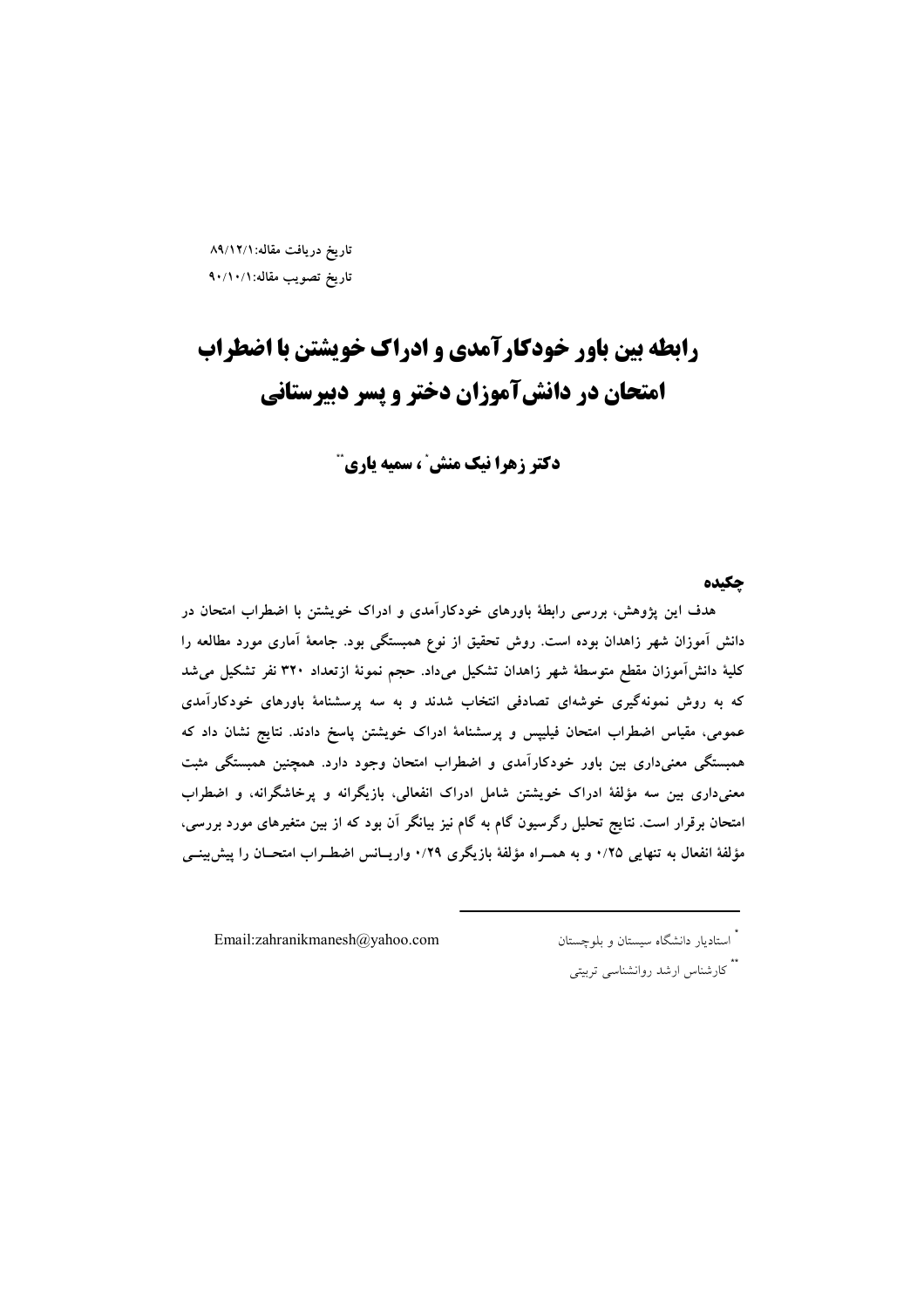می کند. علاوه بر این نتایج نشان داد باور خودکارآمدی دانشآموزان پسر بیشتر از باور خودکارآمدی دانش آموزان دختر بود و اضطراب امتحان دانش آموزان دختر بیشتر از اضطراب امتحان دانش آموزان پسر است.

**واژه های کلیدی:** باورخودکارآمدی، ادراک خویشتن، اضطراب امتحان. دانش آموزان دبیرستانی.

#### مقدمه

زیدنر '(۱۹۹۸) اضطراب امتحان را نوعی خوداشتغالی ذهنی تعریـف کــرده اســت کــه بــا خودانگاری و تردید دربارهٔ تواناییهای خود مشخص میشود و اغلب به ارزیابی شناختی منفی، نداشتن تمرکز حواس، واکنش های فیزیولوژیک نامطلوب و افت عملکرد تحـصیلی فــرد منجــر میشود و نقش مخرب و بازدارندهای در سلامت روانی دانش آموزان ایفا مــیکنــد (ســپهریان و رضایی، ۱۳۸۹). اضطراب امتحان، تکرار و فراوانی تجربه نوعی اضطراب وابـــــته بــه اَزمــون و پیامدهای آن است که قبل و در حین امتحان می تواند تجربه شود و شامل آثار جسمانی، هیجانی و شناختی است. تحقیقات نشان داده است که اضطراب امتحان با پیشرفت تحصیلی رابطه دارد و اثرات زیانباری بر میزان توجه و هیجان و کیفیت یادگیری دارد (پرکان<sup>۲</sup>، ۲۰۰۴). هاگتوت، مــان و شارما<sup>۳</sup> (۲۰۰۱) اضطراب امتحان را ناشی از یک ارزیابی شناختی و خودسنجی افراد میدانند. که فقط بخش کوچکی از ارزیابی گسترده تـری را نــشان مـی دهــد. دانــش آمــوزان مــضطرب، ارزیابیهای شناختی وسیع تری از خود دارند و اضطراب امتحان آنها بخش اندکی از اضـطرابی است که در کل محیط آموزشگاه تجربه میکنند.

- $1$  zidner
- <sup>2</sup>- Perkun
- <sup>3</sup>- Hagtvet & Man & Sharma

 $17<sub>A</sub>$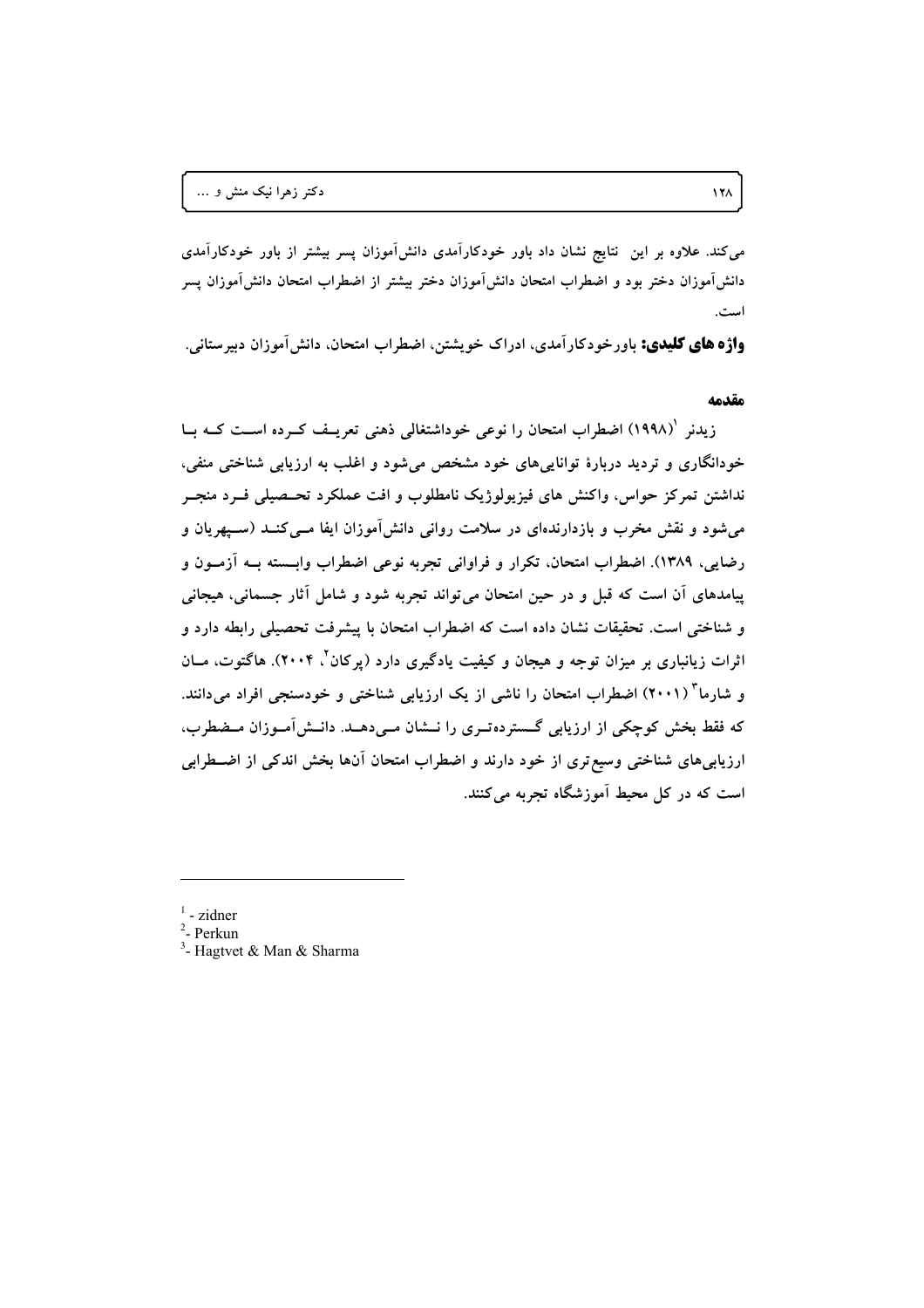نظریهٔ یادگیری شناختی- اجتماعی بندورا یکی از گسترده ترین نظریههاســت کــه تغییــر در رفتار را فرآیندی شناختی میداند و بر نقش اعتماد به نفس افراد نــسبت بــه توانــاییهایــشان در انجام رفتاری که از آنها خواسته شده، تأکید می کند. سازهٔ اصلی ایــن نظریــه، خودکارآمــدی ْ است که بندورا آن را قضاوت فرد از تواناییهایش در زمینهٔ انجام یک عمل مشخص میدانــد و بر اساس مطالعاتش عنوان می کند که خودکارآمدی درکشـده توسـط فـرد، مؤلفـه ای مهــم در عملک و او بــه شــمار مــی رود (تــونز، ١٣٧٨). خودکار آمــدی، بــه قــضاوت افــراد در مــورد توانایی هایشان برای «سازماندهی و اجرای یک سلسله کارها برای رسیدن بــه انــواع تعیــین شــدهٔ عملکرد» نیز گفته میشود (بندورا به نقل از پینتریچ و شانک، ۱۳۸۶).

احساس خودکارآمدی ذاتاً یک تجربهٔ هیجانی مثبت است. نتایج خودکارآمدی بالا، تمایــل به نزدیک شدن و مقاومت بر روی تکالیف، تأکید بر راهبردهای حــل مــسئله، کــاهش تــرس و اضطراب از پیامدهای پیشرفت است (استیپک، ۱۳۸۰). بندورا خودکارآمدی درکشده را عامــل پیش بینی کنندهٔ مهمی در توانایی قبول الگوهای بهداشتی و رفتارهای جنسی نیز میدانــد (تــونز، ۱۳۷۸). نگرش فرد دربارهٔ خود از موضوعات اساسی و مهم روانشناختی محسوب میشود کــه میتواند زمینهٔ موفقیت تحصیلی و اجتماعی فرد را فراهم کند و همزمان نیز به وسـیلهٔ اَن متــأثر شود. همچنین بین نگرش و یادگیری تعامل وجود دارد. اکثر مدلهای نظری انگیــزش پیــشرفت، باورهای افراد را عمدهترین و اصلی ترین تعیینکنندهٔ پیــشرفت بــه شــمار مــی[ورنــد. در واقــع مفروض همهٔ این نظریهها آن است که انتظارات افراد برای موفقیـت و ادراک آنهـا از توانــایی انجام تکالیف مختلف، نقش عمدهای در انگیزش و رفتار دارد (پورگنابـادی، ۱۳۸۷). همچنــین قضاوتهای ناکارآمدی فرد در یک موقعیت، بیشتر از کیفیت و ویژگیهای خود موقعیت فشارها را به وجود می آورد. افراد با خودکار آمدی کم، دربارهٔ تواناییهای خود تفکرات بدبینانهای دارند

 $<sup>1</sup>$ - self-efficacy</sup>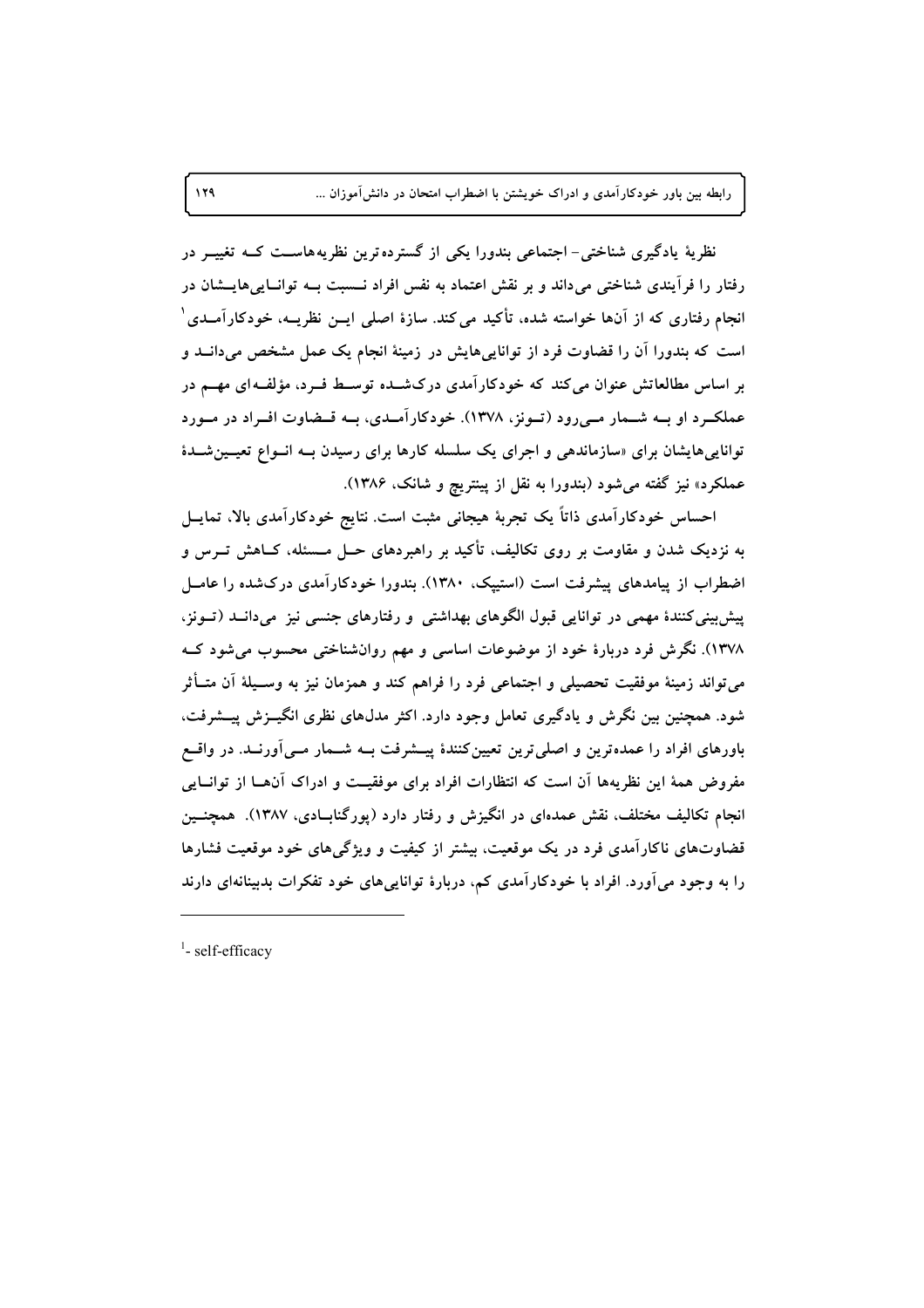و از هر موقعیتی که بر اساس نظر آنها از تواناییهایشان فراتر باشد دوری میگزینند. در مقابل، افراد با خودکارآمدی بالا، تکالیف سخت را چالشهایی قلمداد می کنند که می تواننــد بــر آن۱هــا مسلط شوند (سروقد، رضایی و معــصومی، ۱۳۸۹). تــاکمن ٰ و ساکــستون ٔ (۱۹۹۲) و شــانگ ٔ ّ (۱۹۹۱) بر این باورند که خودکارآمدی با توجه بــه ســن و جــنس متفــاوت اســت و مــردان از خودکارآمدی بالاتری نسبت به زنان برخوردارند. بر اساس پژوهش پاجــاریز و میلــر<sup>۴</sup> (۱۹۹۷)، میزان خودکارآمدی پسران از دختران بیــشتر اســت. درک خودکارآمــدی بــر انتخــاب، تــلاش، مقاومت، عملکرد و هیجان فرد اثر می گذارد، در حالی که خودکارآمدی بـالا بــا ســلامت بهتــر ارتباط دارد (سروقد، رضایی و معصومی، ۱۳۸۹).

یرکی (۱۳۷۸) معتقد است که خود قالب اساسی مراجعات شخص و هستهٔ مرکزی ادراک اوست. دنیا از نظر فرد همان چیزی است که او میفهمد و از آن آگاهی دارد. عوامل متعددی از جمله عوامل جمعیتشناختی، عوامل فرهنگی و عوامل روانی- اجتماعی بر میزان خودکارآمـدی و ادراک خویشتن مؤثر است؛ مثلاً در کشورهای آسیای شرقی، آزمودنیهایی که خودکارآمـدی پایین و خودپندارهٔ ضعیفی از عملکرد خود نشان دادند، اضطراب بالایی در امتحان درس ریاضی داشتند؛ در صورتی که در نهایت نمرات بالایی را کسب کردند. از ســوی دیگــر آزمــودنی۵ــای کشورهای اروپای غربی مانند فنلاند، سوئد و هلند، عملکرد ریاضی بـالا و اضـطراب کمــی را گزارش کردند (لی<sup>0</sup>، ۲۰۰۹).

- $1 Takman$
- $2$ -Sakestoon
- $3$  Shang
- $4$  Paiares & Miller
- $5$ -Lee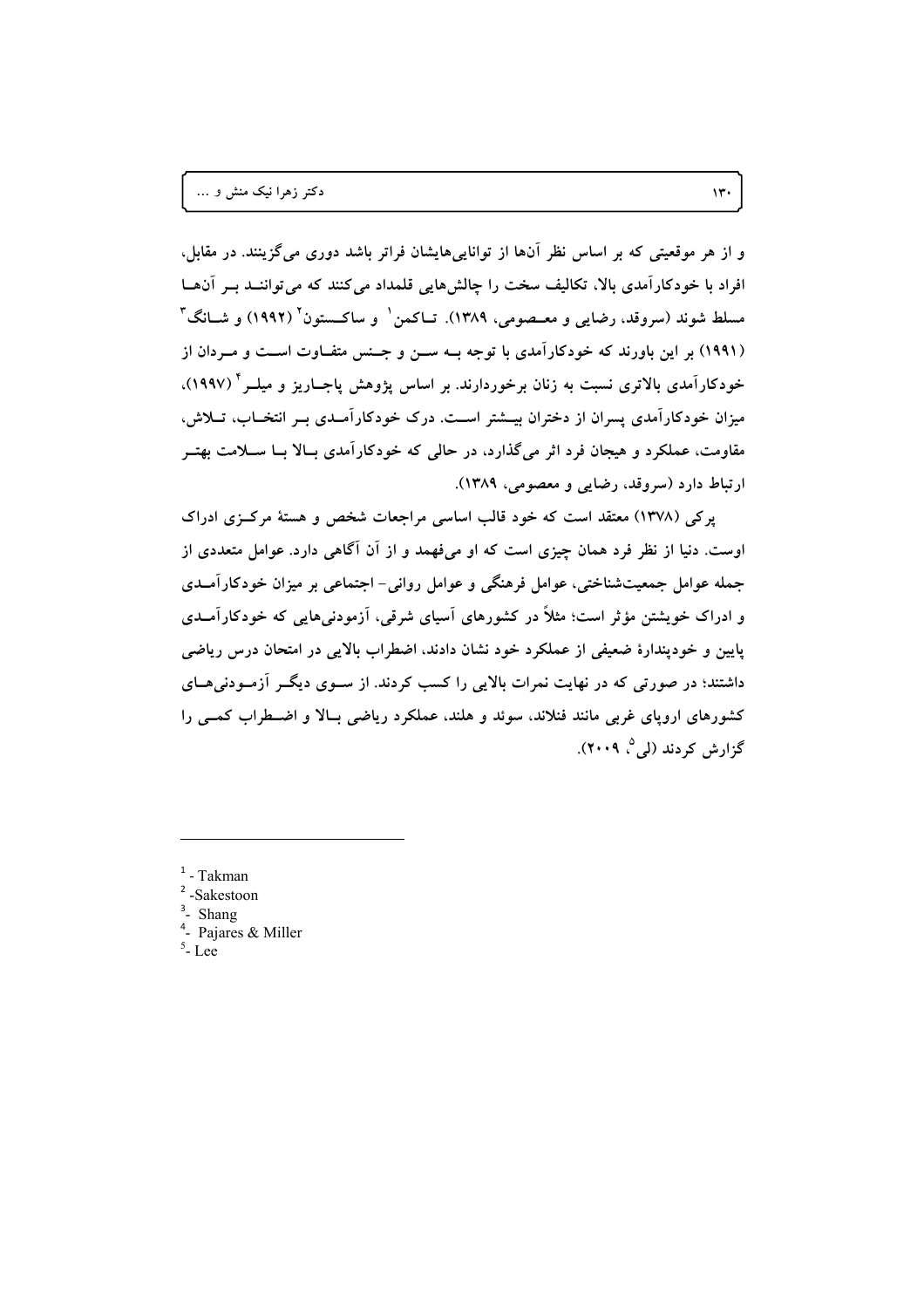پینتریچ و شانک (۱۳۸۶) در تحقیق گستردهای دربارهٔ تصور از خــود و موفقیــت تحــصیلمی چنین نتیجه گرفتند که باید با این مدعا که تنها استعداد و توانایی فرد موجب موفقیت اوست، بـا تردید مواجه شد؛ چون در واقع آنچه بر دامنه و میزان موفقیــت دانــشآمــوز در مدرســه تــأثیر میگذارد، نگرش دانش آموز نسبت به خویش است. بــر اســاس پـــژوهش چــوالیر ' و همکــاران (۲۰۰۹) نیز، افرادی که دربارهٔ تواناییهای خود در دروس آموزشگاهی دیدگاه مثبتتری دارند. احتمال ادامهٔ تحصیلشان در سطوح بالاتر بیشتر است.

خودکارآمدی منبعی اساسی در انگیزش ادراک کودکان است. بر اساس دیــدگاه زیمــرمن " (۲۰۰۴)، شواهد روانی- اجتماعی بیانگر تأثیری است که خــانواده و همــسالان (ماننــد اهــداف والدین و فشار همتایان) بر باورهای خودکارآمدی کودکان، انتظارات و سطح خودگردانی آنــان دار د.

تاکنون تمامی پژوهشها به رابطهٔ مثبت میان باورهای خودکارآمـدی و پیــشرفت تحــصیلمی اشاره داشتهاند. این ارتباط معمولاً به گونهای است که باورهای خودکارآمدی بــه عنــوان متغیــر میانجی بر اثرات متغیرهایی همچون تجارب گذشته، توانایی شناختی و جنسیت و دیگر باورهای خود بر متغیر پیشرفت تحصیلی مــی باشــد. یافتــههــای یــک فراتحلیــل نیــز روابــط باورهــای خودکارآمدی و پیشرفت تحصیلی را به طور متوسط در حدود ۰/۳۸ نــشان داده اســت (نقــش، قاضی طباطبایی و علی طرخان. ۱۳۸۹). بنابراین تصور میشود کـه اضـطراب امتحـان یکـی از پیش بینی کنندههای مهم عملکرد یا موفقیت تحصیلی و نیز یادگیری است که با ادراک شایـــــتگی و خودکارآمدی رابطه دارد.

<sup>1</sup>- chevalier<br><sup>2</sup>- Zimmerman

 $\mathcal{W}$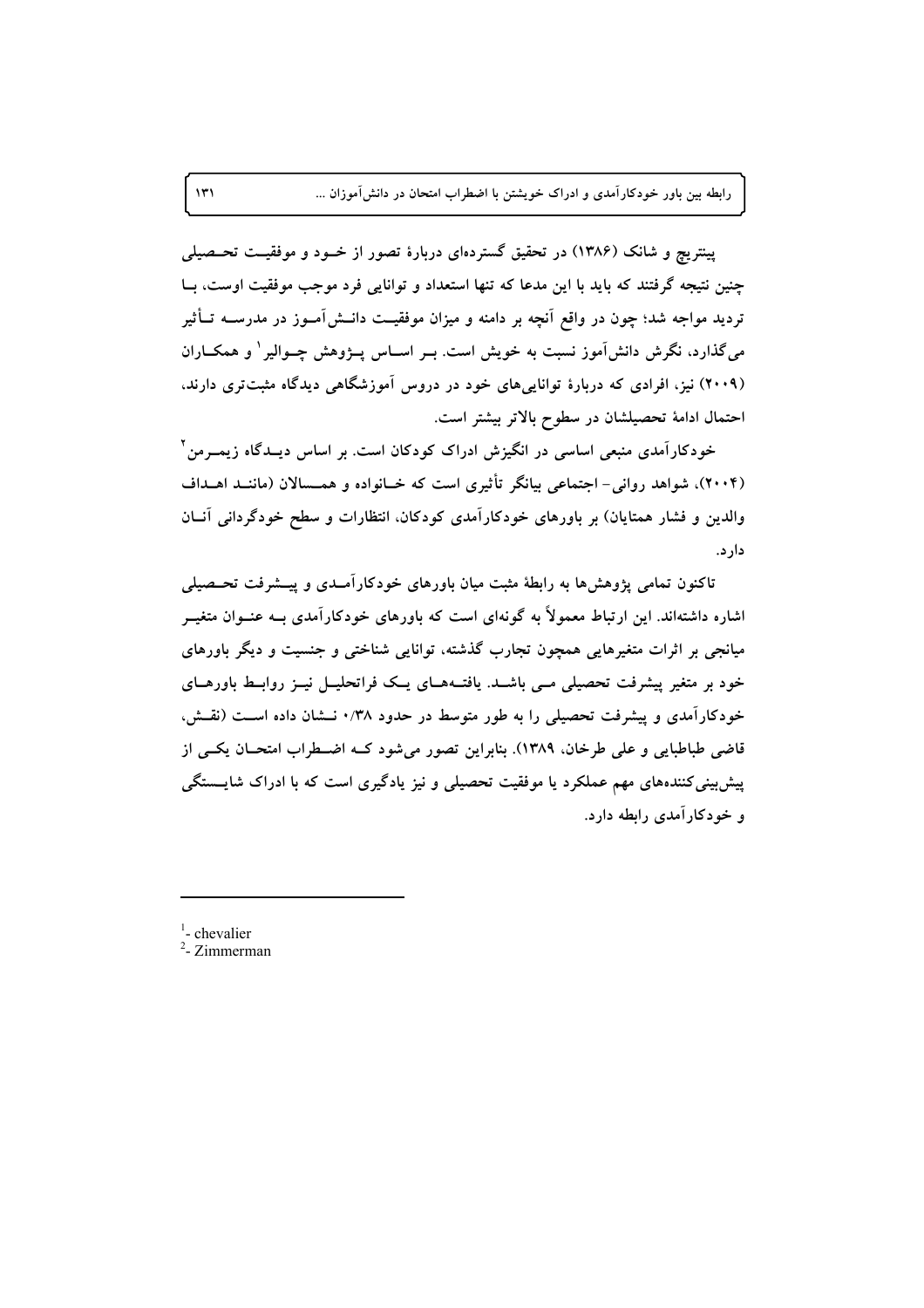ادراک پایین شاپستگی در موقعیتهای ارزشیابی غالباً موجب پیدایش احــساس اضــطراب می شود. کودکی که اضطراب امتحان دارد، فردی است که دارای نگرش های خودکوچکشماری است، شکست در موقعیت امتحان را پیش بینی می کند و به همین دلیل نمی توانـد بـه معیارهـای عملکرد دیگران یا خویش برسد و موقعیت را ناخوشایند تلقی می کنــد. مقــدار زیــاد اضــطراب تهدیدی برای عزت نفس دانش آموز است (استییک، ۱۳۸۰). از سوی دیگــر، افــرادی کــه ســطح اضطراب آنها بالاست، دربارهٔ میزان توانایی خویش در ارائهٔ بازده مناسب همواره دچـار تردیــد هستند. این تردیدها سبب ارزشیابی بدبینانه در مورد خود شده و در نتیجه توان حل مشکل را از فرد می گیرد. درمطالعیهٔ آنیک و همکیاران<sup>(</sup> (۲۰۰۲) دانیش آمیوزان رشیدیافتیه در مقایسیه سا دانشآموزان مبتدی، باور خودکارآمدی ادراکی بالاتری داشتند و این اهداف بــه نمــرات درکــی آنان کمک میکرد. بنابراین می توان نتیجه گرفت که هرچه سطح تحصیلات دانش آمــوزان بــالاتر رود، باور خودکارآمدی آنان بیشتر خواهد شد (پورگنابادی، ۱۳۸۷: ۶۴). بندورا (۱۹۸۲، به نقــل از مهرابیزاده و همکاران (۱۳۷۹) نظریه پر داز اجتماعی معتقد است که اضطراب امتحان در یک زمینهٔ اجتماعی تحول می،یابد. بخشی از این مکانیزم، که بر اضطراب امتحــان تــأثیر مــی&ـذارد، الگوسازی و یادگیری مشاهدهای در اوایل کودکی است. افرادی که اضطراب امتحان دارنــد، بــه طور کلی دارای سطوح پایینی از خودکارآمدی بوده و احساس نــاتوانی و درمانــدگی بیـــشتری می کنند. بین اضطراب امتحان و خودکارآمدی رابطهٔ منفی وجود دارد.

در خصوص شیوع اضطراب امتحان بـر حـسب جنـسیت مطالعـات فروانـبی انجـام شــده است. بررسی دیماریــا و دیiــاوو ( ۱۹۹۰) نــشان داد کــه دختـران بــیش از پــسران و افــراد با وضعیت نامطلوب اقتــصادی- اجتمــاعی بــیش از افــراد طبقــهٔ اقتــصادی بــالا از اضــطراب

 $<sup>1</sup>$ -Hong. Eunsook & Karstensson. Lewis</sup>

<sup>&</sup>lt;sup>2</sup>- Di Maria & Di Nuovo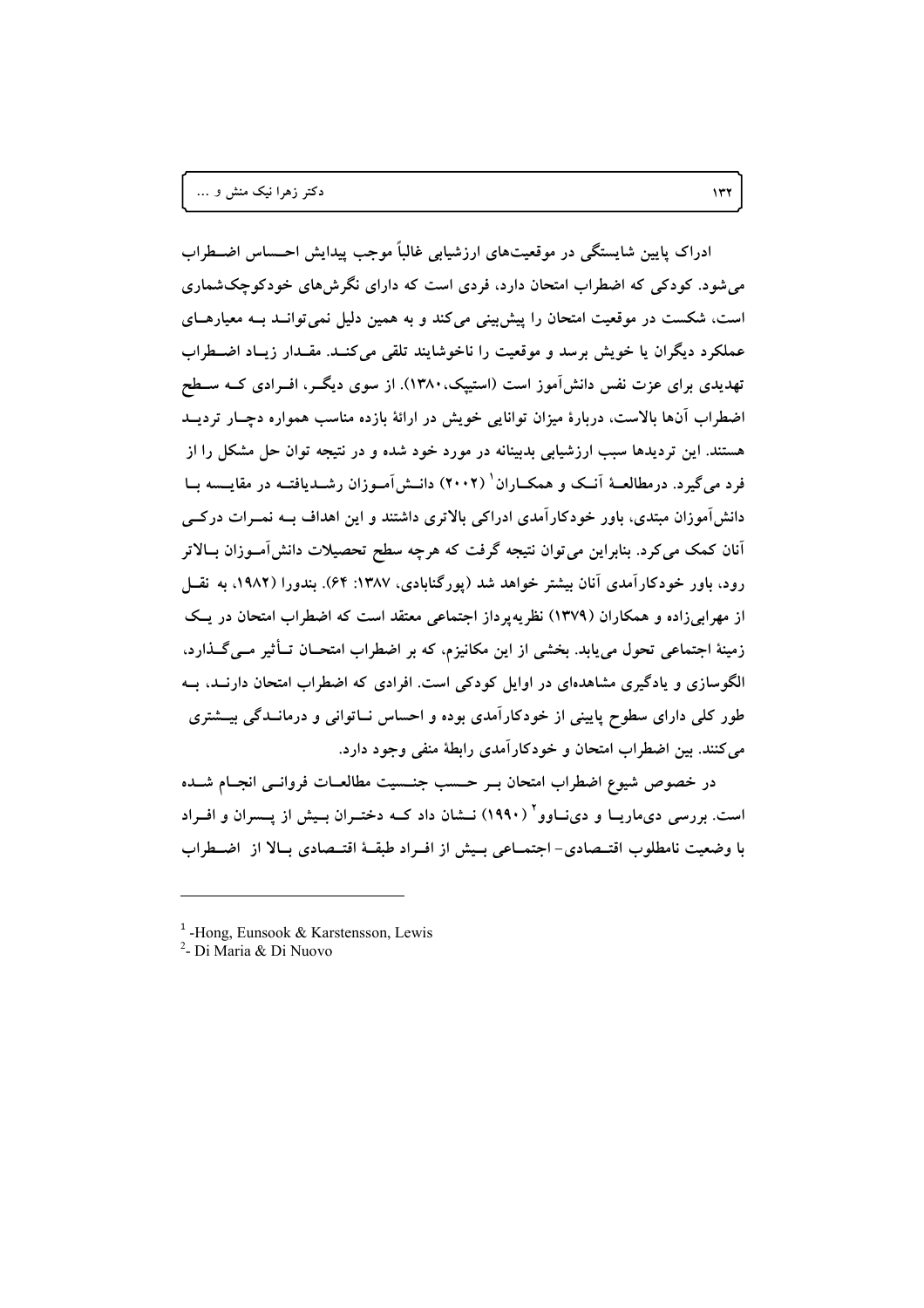امتحــان یــا اضــطراب آموزشــگاهی رنــج مــی,برنــد. دانــشجویان دختــر نیــز بــیش از پـــسران اضــطراب امتحــان در درس آمــار را گــزارش کردنــد و دانـــشجویان بــا ادراک توانـــایی ضعیف در درس ریاضیات، درس آمار را نیــز دشــوار مــی۵انــستند، کــه بــه نوبــهٔ خــود قویــاً بسر اضـطراب امتحــان آن٥هــا در درس آمــار تــاثیر گذاشــته بــود (هانــگ و کارستنـــسون'، ۲۰۰۲). در واقع اضطراب امتحان ریاضیات به درس آمار نیز تعمیم یافته بود.

در مطالعهای (بوناچیو و ریوه<sup>۲</sup>، ۲۰۱۰) برای بررسی ماهیت ادراک دانش آموزان به شیوهٔ کمی و کیفی، منابع ادراکشدهٔ دانش آموزان از اضطراب امتحان بررسی شده است. علاوه بر آن. پژوهش های فراوانی نیز در خصوص پیامدهای اضطراب امتحان صورت گرفته است اما دربارهٔ پیشایندهای ضمنی آن مطالعات اندکی در دسترس است. در مطالعهٔ بوناچیو و همکاران (۲۰۰۸) عنوان شد که متغیری مانند اعتماد به خود از مهمترین مؤلفههای درون فردی است که با اضطراب امتحان رابطه دارد. از جمله عوامل بین فردی دیگری که در مطالعهٔ موسوی و همکاران (۱۳۸۷) بررسی شده، مواردی همچون ناحیهٔ آموزش و یرورش، تعداد دانشآموزان کلاس و واکنش اولیای مدرسه و معلمان و والدین نسبت به افت تحصیلی دانشآموزان بود که با اضطراب امتحان دانش آموزان همبستگی مثبت معناداری را نشان می داد.

با توجه به این که افراد در موقعیتهای متفاوت تحت تأثیر عوامل مختلفی قرار میگیرند که بر رفتار آنان تأثیر میگذارد، میٍتوان به امتحان نیز به عنوان یکی از این موقعیتها توجه کرد. آزمونهای تحصیلی برای غربالکردن دانش آموزان ضعیف از دانش آموزان مستعد و با هدف انتخاب یا تعیین افراد شایسته برای ورود به مراحل بالاتر تحصیلی برگزار میشوند. بنابراین دانش آموزان امتحان را عامل مهمی در تعیین سرنوشت آیندهٔ خود قلمداد می کنند، لذا

 $\mathbf{r}$ 

<sup>&</sup>lt;sup>1</sup>- Hong & Karstensson

 $2$ - Bonaccio & Reeve

<sup>&</sup>lt;sup>3</sup>- Bonaccio, Silvia & Charlie L. Reeve, Charles, Jennifer E.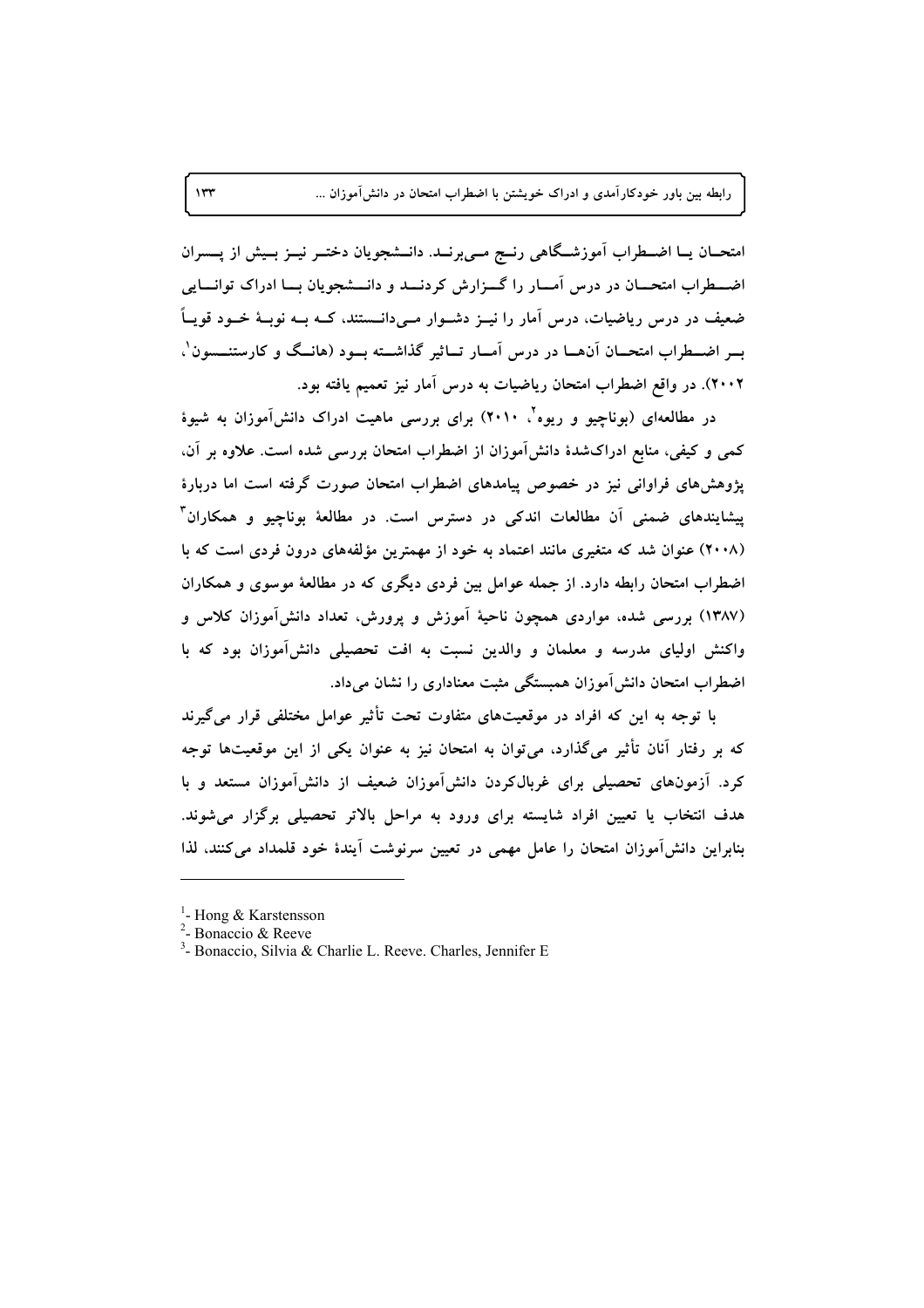بررسی عوامل پیش بینی کنندهٔ اضطراب امتحان ضروری است. بر این اساس، پژوهش حاضر با هدف بررسی رابطه بین باور خودکارآمدی و ادراک خویشتن با اضطراب امتحان انجام شده و كوشيده است به اين سؤلات پاسخ دهد:

> ۱- آیا بین باور خودکارآمدی و اضطراب امتحان همبستگی وجود دارد؟ ٢- آيا مي توان بين ادراك خويشتن و اضطراب امتحان همبستگي يافت؟

۳- کدام یک از دو متغیر ادراک خویشتن و باور خودکارآمدی، پیش بینیکنندهٔ بهتری برای اضطراب امتحان دانش آموزان است؟

۴- آیا بین باور خودکارآمدی، ادراک خویشتن و اضطراب امتحان از نظر متغیر جنسیت تفاوت وجود دارد؟

## **روش پژوهش**

روش پژوهش، توصیفی از نوع همبستگی است و جامعهٔ اَماری تمامی دانشآموزان دختر و پسر مقطع متوسطهٔ شهرستان زاهدان ( ۲۵۰۱۵ نفر) بودهاند. تعداد ۳۲۰ دانش[موز (۱۶۰ دختر و ۱۶۰ پسر) به عنوان نمونهٔ آماری با روش نمونهگیری چندمرحلهای انتخاب شدند. ابتدا و از میان مدارس دو ناحیهٔ آموزش و پرورش شهر زاهدان، پنج مدرسه از ناحیه۱ و پنج مدرسه از ناحیه۲ به صورت تصادفی انتخاب شد. با توجه به تعداد دانش[موزان در کلاسها و همچنین برای برابر کردن حجم نمونهٔ دختران و پسران در پایههای مختلف، از بعضی مدارس یک کلاس و از بعضی مدارس ۲ کلاس انتخاب شد که انتخاب پایهٔ کلاس در هر مدرسه به طور تصادفی بود. به این منظور از پایهٔ اول دبیرستان ۵۰ دختر و ۵۰ پسر، از پایهٔ دوم ۵۷ دختر و ۵۷ پسر و از پایهٔ سوم نیز ۵۳ دختر و ۵۳ پسر انتخاب شدند. برای برابر شدن تعداد دختران و پسران در هر کلاس به تعداد از قبل تعیینشدهای پرسشنامه به دانشآموزان داده میشد.

جمع آوری اطلاعات به وسیلهٔ پرسشنامه و گروهی انجام شد. سه پرسشنامهٔ تحقیق در اختیار دانشآموزان مقطع متوسطه قرار گرفت و از آنان درخواست شد که به مدت بیست دقیقه به هر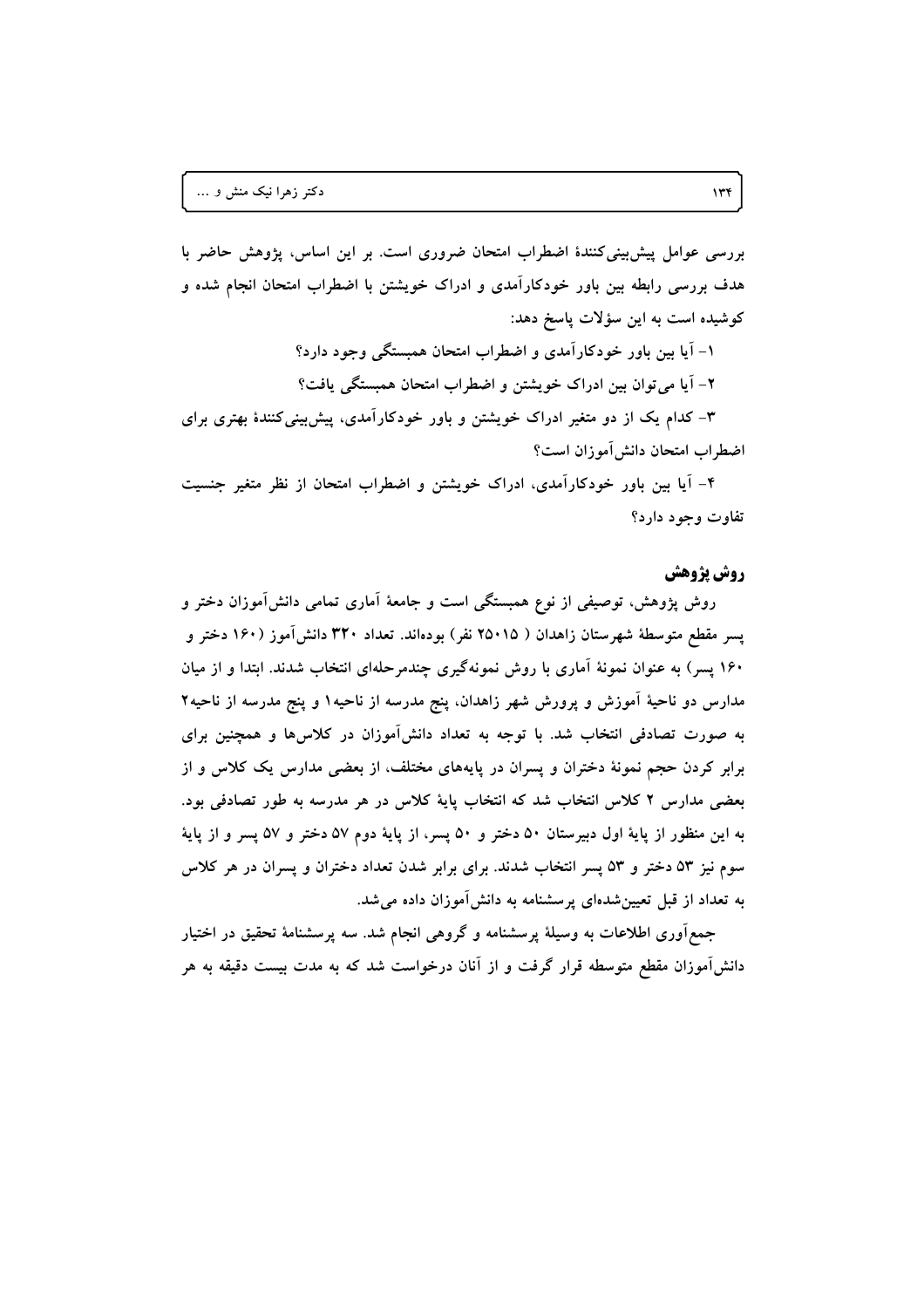جملهای که در مورد آنها صدق میکند پاسخ دهند یا پاسخ مورد نظر را با کشیدن یک دایره به دور آن مشخص کنند. به تمامی جملات باید پاسخ دهید و به آنان یادآوری میشد که نمرات این پرسشنامه هیچ تأثیری در امتحانات درسی آنها ندارد.

#### ابزارهای اندازهگیری

۱)پرسشنامهٔ اضطراب امتحان فیلیپس (۱۹۷۹) که دارای ۲۶ سؤال با مقیاس پاسخگویی دو گزینهای (بله ــ خیر) است. این پرسشنامه در سال ۱۳۷۴ توسط عابدی ترجمه شد و روی ۳۰ نفر به اجرا درآمد و روایی و پایایی آن در حد مطلوبی گزارش شد (نادری، ۱۳۸۷). همچنین پایایی این پرسشنامه در پژوهش حاضر، با استفاده از ضریب آلفای کرانباخ محاسبه شد که با تعداد نمونهٔ ۷۹ نفر، ضریبی برابر با ۰/۸۱ به دست آمد.

۲- پرسشنامهٔ ادراک خویشتن: پرسشنامهٔ ادراک خویشتن به فرد کمک میکند تا دریابد دربارهٔ خود و دیگران چه تصور یا احساسی دارد و با دیگران چگونه رفتار میکند. پرسشنامهٔ ادراک خویشتن توسط تانون اند' (۱۳۸۱) تهیه شده که دارای ۶۰ گویه است و چهار مؤلفهٔ انفعال، پرخاشگری، قاطعیت و بازیگری را میسنجد. در این پژوهش پایایی آزمون با روش آلفای کرانباخ محاسبه شد که با حجم نمونهٔ ۸۰ نفر، ۰/۷۵ به دست آمد و پایایی مؤلفههای انفعال۱٬۶۲ برخاشگری ۰/۵۴ قاطعیت ۰/۵۷ و بازیگری ۰/۶۶ را نشان داد.

۳- پرسشنامهٔ باورهای خودکارآمدی عمومی: بر اساس این پرسشنامه که دارای۱۰ سؤال با مقیاس پاسخگویی پنج،رجهای لیکرت است، ضریب آلفای کرانباخ بر دانشجویان دانشگاه اهواز ۰/۸۲ به دست آمد (اسلامی، ۱۳۸۷). کدیور (۱۳۸۲، به نقل از سروقد، رضایی و معصومی،

 $1$ -Towend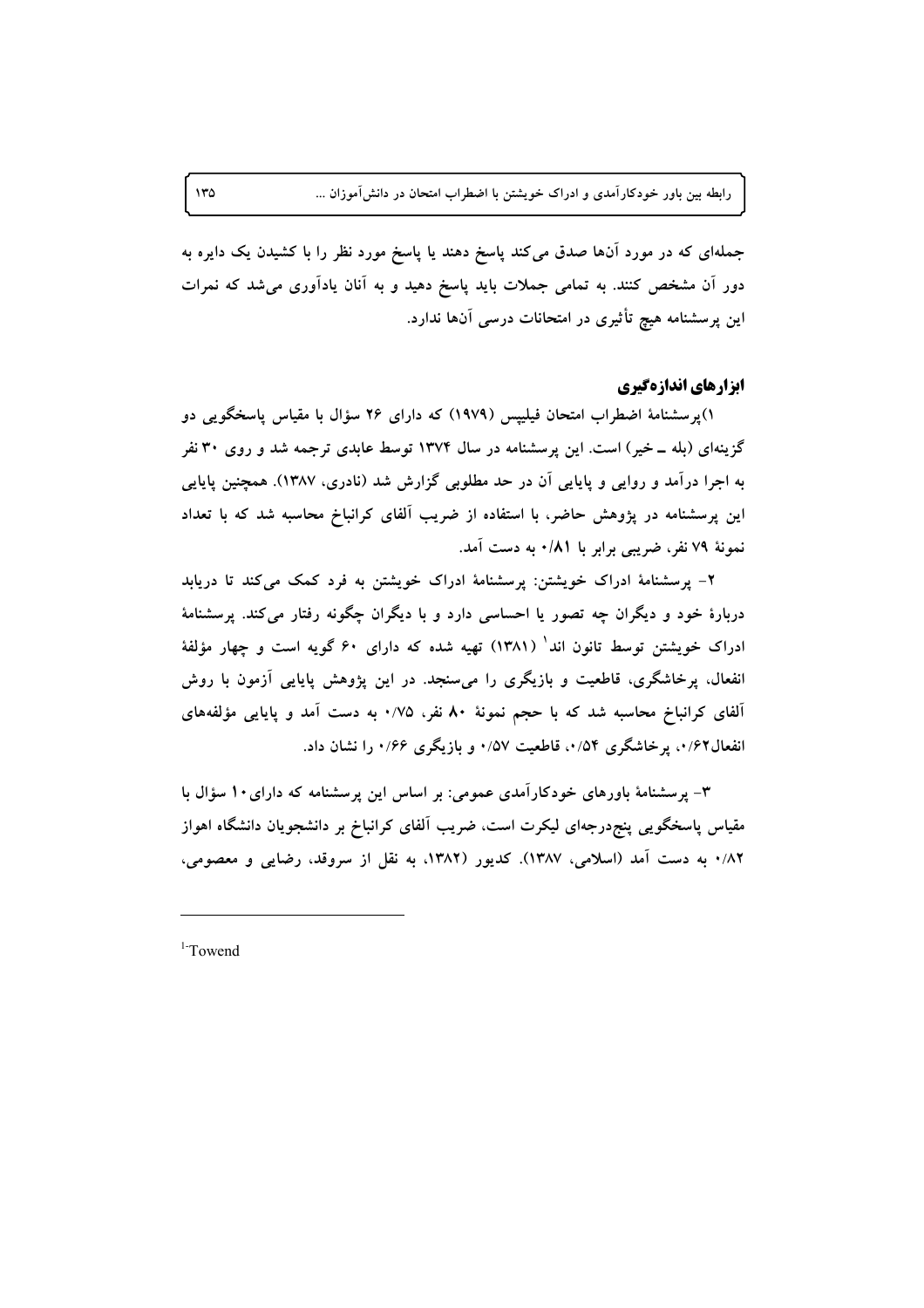۱۳۸۹) گزارش کرد: «اَزمون باور خودکاراَمدی دارای روایی مناسب است و با عزت نفس و خوش بینی همبستگی مثبت، و با اضطراب و افسردگی همبستگی منفی دارد. نتایج تحلیل عاملی در بیشتر پژوهشها، این ابزار را وسیلهای معتبر برای سنجش خودکارآمدی معرفی کرده است».

در این پژوهش پایایی پرسشنامهٔ خودکارآمدی عمومی، با روش آلفای کرانباخ مورد بررسی قرار گرفت و سؤال اول به دلیل ناهمخوانی با سایر سؤالات از پژوهش حذف شد و با حجم نمونهٔ ۸۰ نفر، ضریب آلفا ۰/۷۲ به دست آمد.

روش آماری مورد استفاده تحلیل رگرسیون گام به گام، همبستگی پیرسون و آزمون t گروههای مستقل بوده است.

#### نتايج يژوهش

برای بررسی رابطهٔ مؤلفههای ادراک خویشتن و باور خودکارآمدی با اضطراب امتحان در دانشآموزان از روش آماری ضریب همبستگی پیرسون استفاده شد که نتایج به دست آمده در جدول ۱ آمده است.

| اضطراب امتحان                                                 | متغير ها        |  |  |
|---------------------------------------------------------------|-----------------|--|--|
|                                                               | باور خودکارآمدی |  |  |
| $**$ $*(6)$                                                   | ادراک خویشتن    |  |  |
| $\overset{\ast\ast}{\mathbf{H}}\cdot/\mathbf{f} \mathbf{Y}$   | انفعال          |  |  |
| $\overset{\ast\ast}{\mathbf{H}}\cdot\mathbf{A}$               | برخاشگري        |  |  |
| $\overset{**}{\longrightarrow}$ . / $\mathbf{F} \cdot \Delta$ | بازيگري         |  |  |
| $ \cdot$ / $\cdot$ $\mathsf{FV}$                              | قاطعىت          |  |  |
|                                                               |                 |  |  |

جدول ۱: نتایج همبستگی متغیرهای یژوهش و اضطراب امتحان

 $\mathbf{P} \leq \mathbf{P}^*$  $N = r r$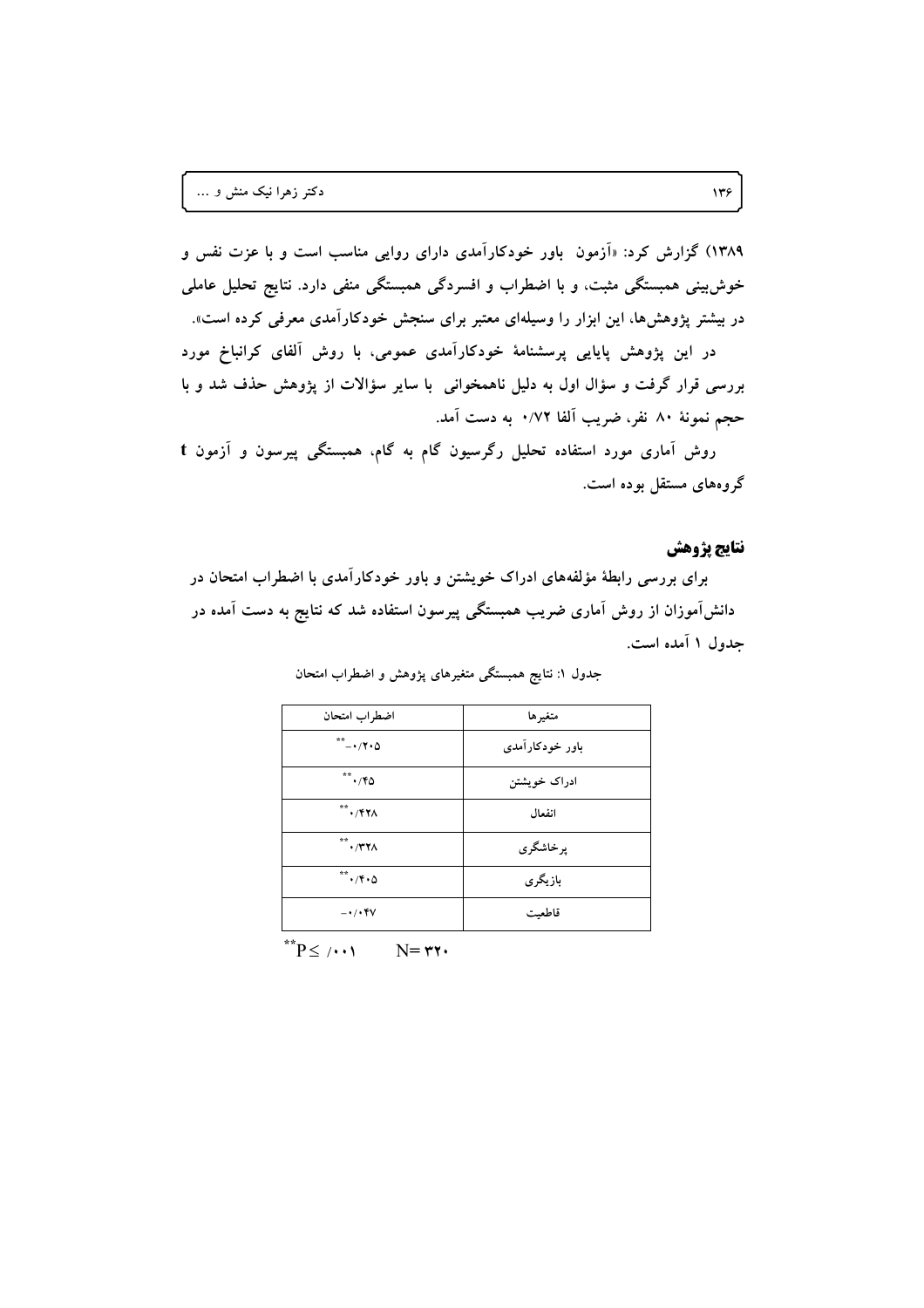با توجه به جدول ۱، بین اضطراب امتحان دانش[موزان و باور خودکارآمدی رابطهٔ معکوس معنیداری (۰/۰۰۱ ≧P) وجود دارد. یعنی با افزایش باور خودکارآمدی، اضطراب امتحان دانش[موز کاهش پیدا میکند.

همچنین با توجه به نتایج جدول ۱، بین ادراک خویشتن و مؤلفههای ادراک خویشتن شامل انفعال، پرخاشگری و بازیگری و اضطراب امتحان دانشآموزان، رابطهٔ مثبت معنیداری (P≦۰/۰۰۱) وجود دارد. اما بین مؤلفهٔ قاطعیت و اضطراب امتحان دانشآموزان رابطهٔ معنی داری مشاهده نشد.

به منظور بررسی این موضوع که کدام یک از چهار مؤلفهٔ ادراک خویشتن (شامل انفعال. پرخاشگری، بازیگری، قاطعیت) و باور خودکارآمدی، پیشبینی کنندهٔ بهتری برای اضطراب امتحان دانش[موزان است، از روش آماری رگرسیون گام به گام استفاده شد. با توجه به این که آزمون دوربین نتایجی در بین ۱/۵ تا ۲/۵ داشته است، این روش مناسب است. خلاصهٔ نتایج الگوی رگرسیون در جدول ۲ نشان داده شده است.

| دوربين      |                         | β استاندارد    | $\mathbf{R}^2$ | R              | شاخص أمارى<br>متغير |
|-------------|-------------------------|----------------|----------------|----------------|---------------------|
| <b>\/VA</b> | $**$ ۶۳/۵               | $\cdot/\Delta$ | $\cdot$ /۲۵    | $\cdot/\Delta$ | انفعال              |
|             | $\sqrt{1\cdot\sqrt{2}}$ | $\cdot$ /٢۴    | $\cdot$ /۲۹    | .708           | انفعال + بازیگری    |
| $+ +$       |                         |                |                |                |                     |

جدول ۲: خلاصه نتایج الگوی رگرسیون در پیش بینی اضطراب امتحان

 $P<\cdot/\cdot\cdot$ 

 $\mathbf{v}$ 

چنان که در جدول ۲ می توان دید، در گام اول الگو مؤلفه انفعال وارد شده است و اولین اولویت در پیش بینی اضطراب امتحان را به خود اختصاص داده است. این مؤلفه ۰/۲۵ از تغییرات اضطراب امتحان را پیش بینی می کند. در گام دوم با ورود مؤلفهٔ بازیگری به الگوی رگرسیون، سهم پیش بینی ۰/۰۴ افزایش می،یابد؛ یعنی هر دو مؤلفه (انفعال و بازیگری) روی هم ۰/۲۹ از تغییرات اضطراب امتحان را پیش بینی می کنند.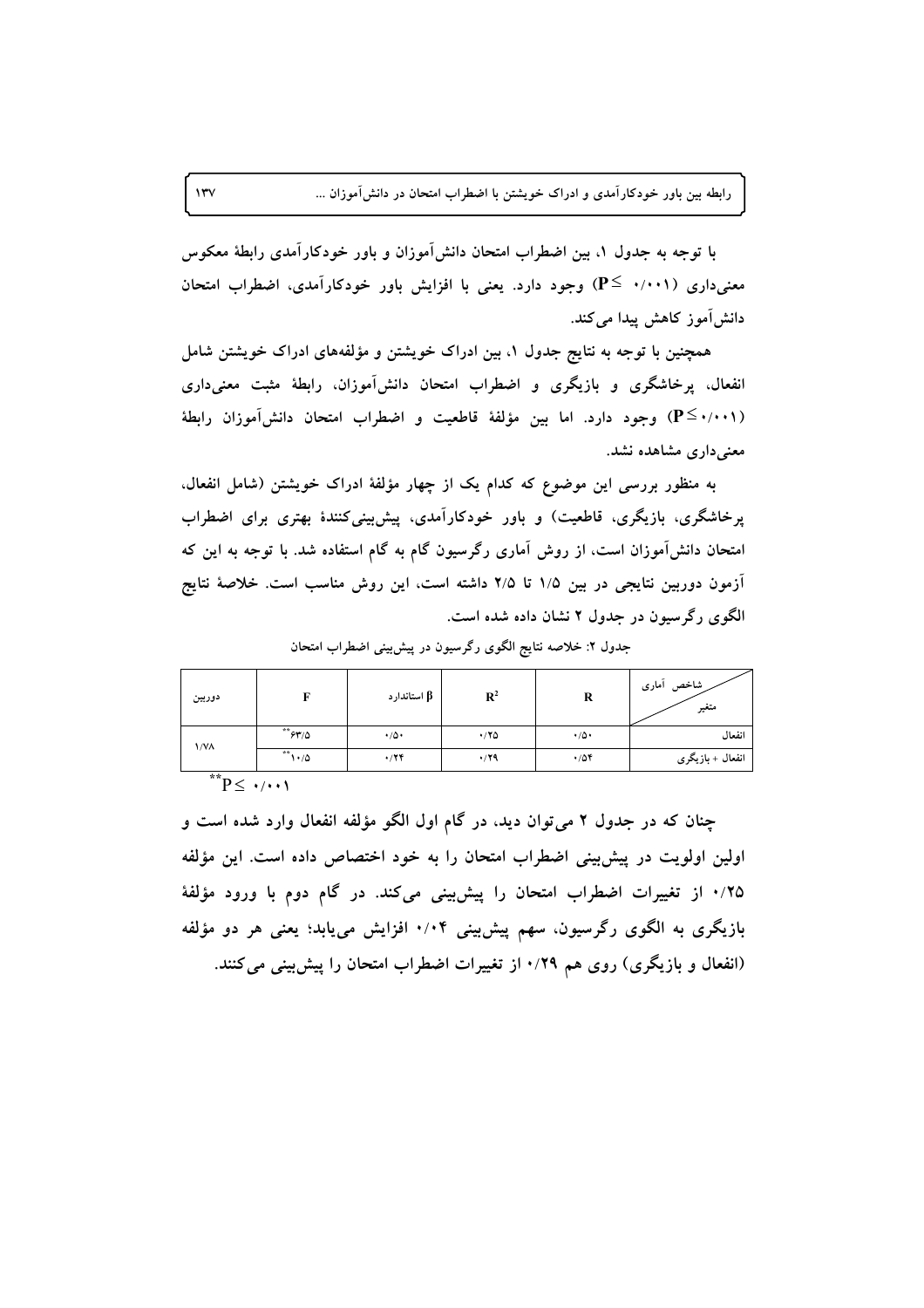برای بررسی تفاوت باور خودکارآمدی، ادراک خویشتن و اضطراب امتحان دانشآموزان بر حسب جنسیت، از آزمون t گروههای مستقل استفاده شد که نتایج حاصل در جدول ۳ آمده است.

| بر اساس جنسیت                           |                                           |                   |                     |  |  |  |
|-----------------------------------------|-------------------------------------------|-------------------|---------------------|--|--|--|
| t                                       | ميانگين                                   | جنسيت             | شاخص آمارى<br>متغير |  |  |  |
| $**$ ۲/۶۱                               | 49/6<br>41/41                             | دختر<br>پسر       | باور خودکارآمدی     |  |  |  |
| $\sqrt{\Upsilon^*} \Upsilon / \Upsilon$ | YY/4.4V<br>T9/A9                          | دختر<br>پسر       | اضطراب امتحان       |  |  |  |
| $1/\lambda V$                           | 171/9<br>119/1                            | دختر<br>پسر       | ادراک خویشتن        |  |  |  |
| $^*$ \/ 9 $\vee$                        | $\mathbf{r} \cdot / \mathbf{v}$<br>Y9/YY  | دختر<br>پسر       | انفعال              |  |  |  |
| $\gamma$                                | $Y\Lambda$ /9 $V$<br>$Y \wedge / \cdot 9$ | دختر<br>پسر       | بازيگر              |  |  |  |
| $\cdot$ /7 $\wedge$ ۴                   | $Y\Lambda/Y$<br>$Y\Lambda/Y\Lambda$       | دختر<br>پسر       | پرخاشگر             |  |  |  |
| 1/89                                    | YY/Y<br>rr/99                             | دختر<br>پسر       | قاطعيت              |  |  |  |
| $\overline{P} \leq \cdot / \cdot 1$     | $\overline{P}$ +/ $\cdot$ $\Delta$        | $N = \tau \gamma$ |                     |  |  |  |

جدول ۳: تفاوت باور خودکارآمدی، ادراک خویشتن و اضطراب امتحان دانش آموزان

چنان که جدول ۳ نشان میدهد، میزان باور خودکارآمدی در میان دانش آموزان پسر (M=۴۱/۴۱) بیشتر از دانشآموزان دختر (M= ۳۹/۳) است. (p≤۰/۰۱) همچنین میزان اضطراب امتحان در میان دانش[موزان دختر (۴۲/۰۰۷ =M) بیشتر از دانش[موزان پسر (M= ۳۹/۸۶) است. (۰٫۱۱) میزان ادراک انفعال در میان دانش[موزان دختر (۱۳۰/۱۳ = M)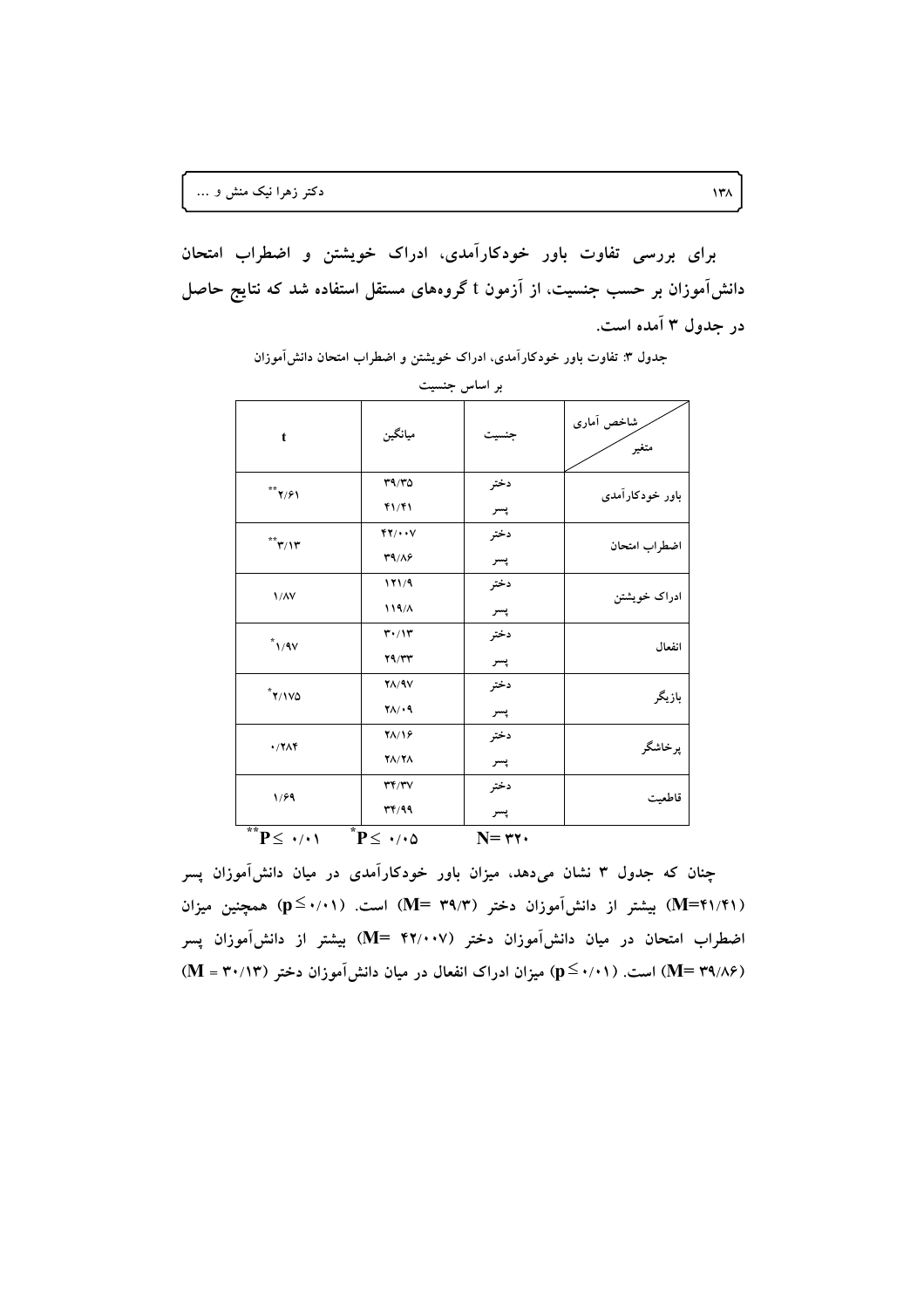بیشتر از میزان ادراک انفعال دانشآموزان پسر (M= ۲۹/۳۳) است. (p≤۰/۰۵) میزان ادراک بازیگری نیز در میان دانش آموزان دختر (۱۸/۹۷ = M) بیشتر از دانش آموزان پسر (۱۸/۰۹= M) است. (۱۰۵^−p) اما مؤلفههای ادراک برخاشگری و قاطعیت در میان دانشآموزان دختر و پسر تفاوت معنی دار نداشت.

#### **بحث و نتیجه گیری:**

نتایج نشان داد که بین باور خودکارآمدی و اضطراب دانشآموزان رابطهٔ معکوس معنیداری وجود دارد؛ یعنی با افزایش باور خودکارآمدی در دانش آموز، اضطراب امتحان کاهش پیدا می کند. نتیجهٔ حاضر اشاره به این موضوع دارد که افرادی که دربارهٔ توانایی خویش در ارائهٔ بازده مناسب همواره دچار تردید هستند، به واسطهٔ این تردیدها ارزشیابی بدبینانهای از خود دارند، در نتیجه توان حل مشکل را از دست میدهند و سطح اضطراب در آنها افزایش می پابد. بندورا (۱۹۸۲) معتقد است که مهارتها می توانند به آسانی تحت تأثیر خودتردیدی قرار گیرند، در نتیجه حتی افراد بسیار مستعد نیز در شرایطی که باور ضعیفی نسبت به خود داشته باشند، از تواناییهای خویش استفادهٔ کمتری میکنند. به همین دلیل، احساس خودکارآمدی، افراد را قادر میسازد تا با استفاده از مهارتهای خود، در برخورد با مانع، کارهای فوق العادهای انجام دهند. این نتیجه با پژوهش مهرابیزادهٔ هنرمند و همکاران (۱۳۷۹) که نشان دادند اضطراب امتحان با خودکارآمدی و جایگاه مهار درونی همبستگی منفی معناداری دارد، همخوانی دارد.

یافتههای پژوهش حاضر نشان داد که بین سه مؤلفهٔ ادراک خویشتن شامل انفعال، پرخاشگری و بازیگری (به جز قاطعیت) با اضطراب امتحان دانشآموزان رابطهٔ مثبت معنیداری وجود دارد. یعنی با افزایش این سه مؤلفهٔ ادراک خویشتن در دانشآموز، اضطراب امتحان نیز افزایش پیدا میکند. آنگونه که فونتانا میگوید (۱۳۸۱)، تصویری که فرد از خویش دارد، پیش ساخته و ذاتی نیست بلکه تصویری آموختنی است. اگر تصور دانش آموز از خود این باشد که از نظر تحصیلی کم توان است، برای امتحان دچار اضطراب می شود. وقتی دانش آموزی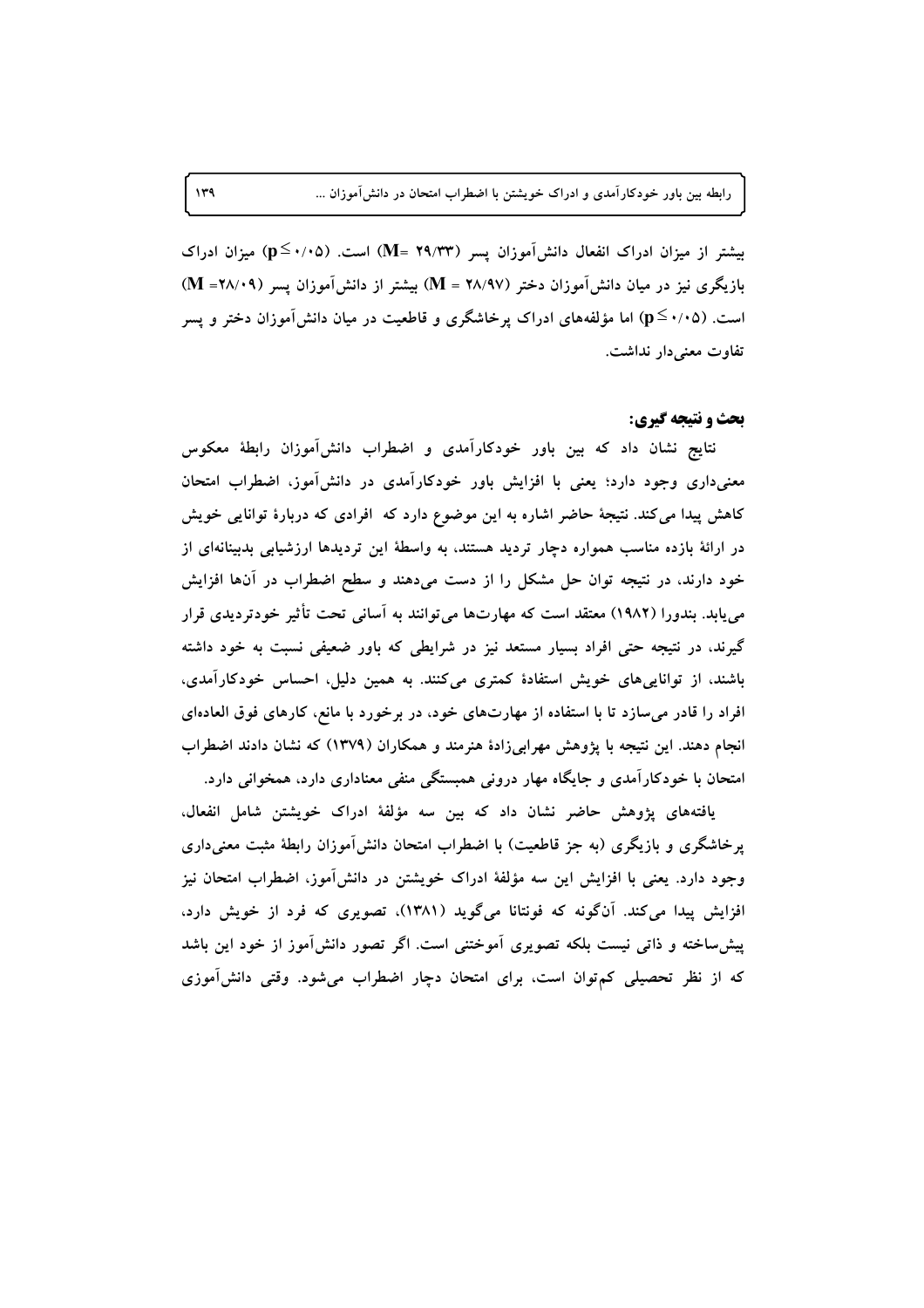این گونه بیندیشد، امیدی برای تلاش ندارد و حتی هرچه بیشتر تلاش کند که به فراتر از حدّ مورد انتظار خود برسد، بیشتر دچار اضطراب می شود.

یافتههای تحقیق همچنین نشان داد که مؤلفههای انفعال و بازیگری از میان چهار مؤلفهٔ ادراک خویشتن و باور خودکارآمدی، پیشبینیکنندهٔ اضطراب امتحان در دانشآموزان هستند؛ به گونهای که دو مؤلفهٔ انفعال و بازیگری روی هم ۰/۲۹ تغییرات اضطراب امتحان را پیش بینی می کنند. در مطالعهای (بوناچیو و همکاران '، ۲۰۰۸) عنوان شد که متغیری مانند اعتماد به خود از مهمترین مؤلفههای درونفردی است که با اضطراب امتحان رابطه دارد. واین (۱۹۸۰) اضطراب امتحان را به عنوان یک سازهٔ شناختی- توجهی توصیف کرده و معتقد است که مؤلفهٔ مشترک مقیاس های کلی اضطراب امتحان، اضطراب از ارزیابی است (سیهریان و رضایی، ۱۳۸۹).

بنابراین چنین استنباط می شود که زمانی که دانش آموز رفتارهای انفعالی از خود نشان میدهد یعنی در مقابل تغییرات محیطی هیچ عکسالعملی ندارد، کنترل محیط را جهت ایجاد هر نوع تغییر مثبت از دست میدهد و در نتیجه این امر وی را مستعد نگرانی در مورد اتفاقات آینده و از جمله امتحان میکند. نشان دادن رفتار انفعالی در جلسهٔ امتحان احتمالاً منجر به خودخوارشماری، هجوم افکار منفی و فرار اَموختهها از ذهن دانش[موز میشود. احساس از دست دادن کنترل بر شرایط زندگی و مدرسه و در نتیجه افکار منفی و نگرانی منجر به حالتی از بلاتکلیفی می شود که ممکن است با رفتارهای پرخاشگرانه مانند پارهکردن یا خطزدن برگهٔ امتحان و یا پرخاشگری به دوستان و … همراه باشد که در واقع روشی جهت کاهش احساسات منفی و ناکامیهاست. در نهایت همهٔ این عوامل منجر به ادراک خویشتن به عنوان فردی منفعل و یر خاشگر در یک چرخهٔ منتهی به افزایش اضطراب امتحان می شود.

 $14.$ 

<sup>&</sup>lt;sup>1</sup>- Bonaccio, Silvia & Charlie L. Reeve. Charles, Jennifer E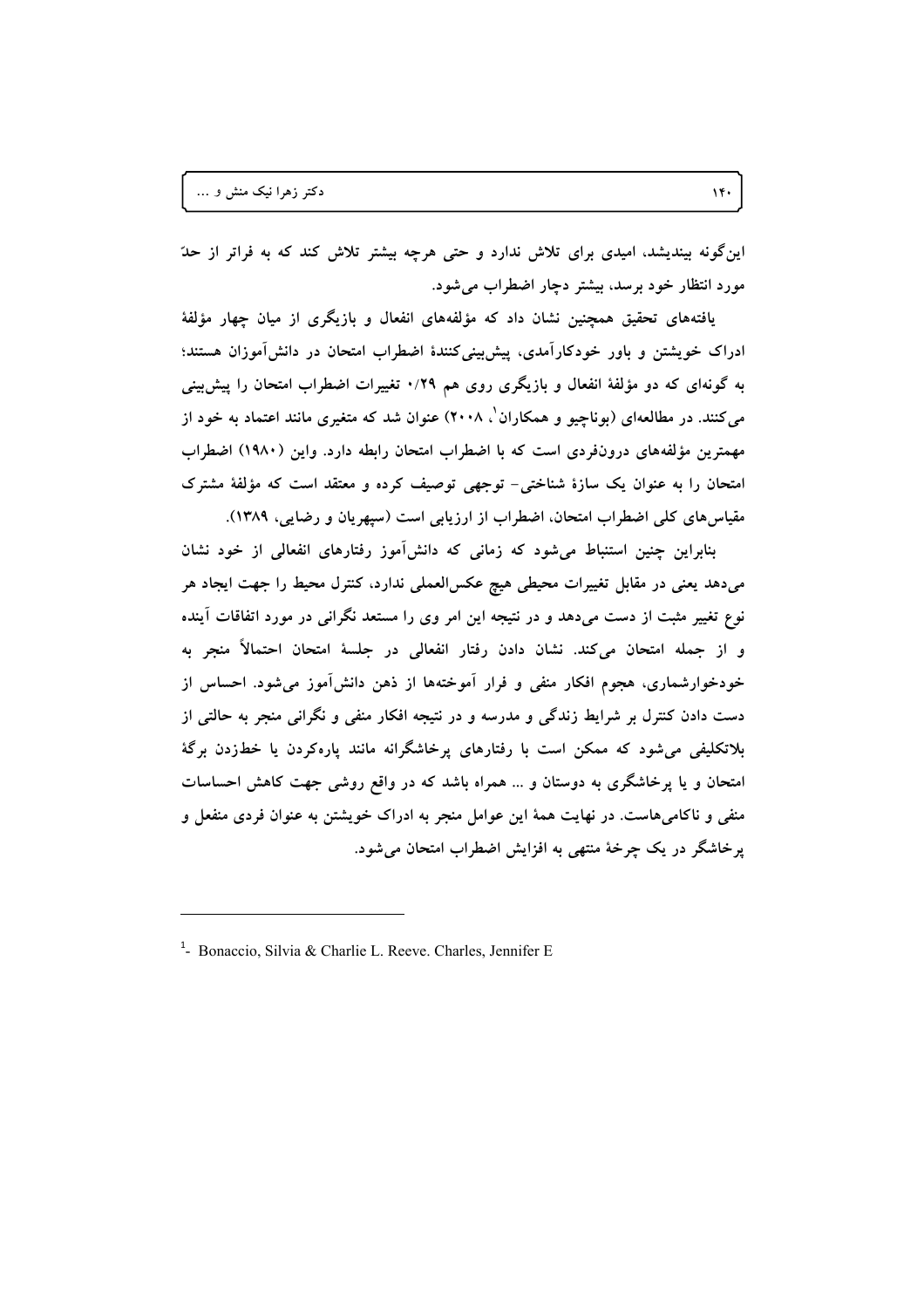مؤلفة قاطعيت هيچ رابطة معنىدارى با اضطراب امتحان نداشت. قاطعيت ويژگى مثبتى است که با افزایش اعتماد به نفس و حسّ مسؤلیتپذیری در دانشآموز ایجاد میشود. زمانی که دانشآموز در برابر موقعیت امتحان احساس اعتماد به نفس کند و در انجام وظیفهای که به او محول شده نگرشی مثبت نسبت به خود داشته باشد، با موقعیت مشکلآفرین( اضطراب امتحان) قاطعانه برخورد می کند و مشکلات خود را از میان برمی دارد.

بندورا (۱۹۸۲) این گونه مطرح می کند که باور خودکارآمدی، توان سازندهای است که بدان وسیله، مهارتهای شناختی، اجتماعی، عاطفی و رفتاری انسان برای تحقق اهداف مختلف، به گونهای اثربخش سازماندهی می شود. به نظر وی داشتن دانش و مهارت و دستاوردهای قبلی افراد پیش بینی کنندههای مناسبی برای عملکرد آیندهٔ آنان نیستند، بلکه در حقیقت، باور انسان دربارهٔ توانایبیهای خود بر چگونگی عملکرد تأثیر میگذارد. بین داشتن مهارتهای مختلف و توان ترکیب آنها به روشهای مناسب برای انجام وظایف در شرایط گوناگون. تفاوت آشکار وجود دارد. افراد بهخوبی میدانند که باید چه وظایفی را انجام دهند و مهارتهای لازم برای انجام وظایف دارند، اما اغلب در اجرای مناسب مهارتها موفق نیستند.

نتایج پژوهش حاضر مبنی بر اهمیت نقش ادراک خویشتن در پیش بینی اضطراب امتحان. اهمیت نقش باور خودکارآمدی را رد نمی کند بلکه نشان میدهد که متغیر ادراک خویشتن نسبت به باور خودکارآمدی پیش بینی کنندهٔ قویتری است، شاید به این دلیل که ادراک خویشتن گسترده تر از باور خودکارآمدی است. باور خودکارآمدی احساس توانایی در یک زمینه است در حالی که ادراک خویشتن درک دانش آموز از کل وجود او را در بر میگیرد. یعنی چنان که فردی خویش را منفعل، پرخاشگر و بازیگری بشناسد نمی تواند به خودکارآمدیاش مطمئن باشد و این امر بر اضطراب امتحان او اثر می گذارد.

نتایج به دست آمده همچنین نشان می٫دهد که تفاوت باورخودکارآمدی درمیان دانش∫موزان دختر و پسر معنیدار است: باور خودکارآمدی دانشlموزان پسر بیشتر از باور خودکارآمدی دانش[موزان دختر است و اضطراب امتحان دانش[موزان دختر بیشتر از اضطراب امتحان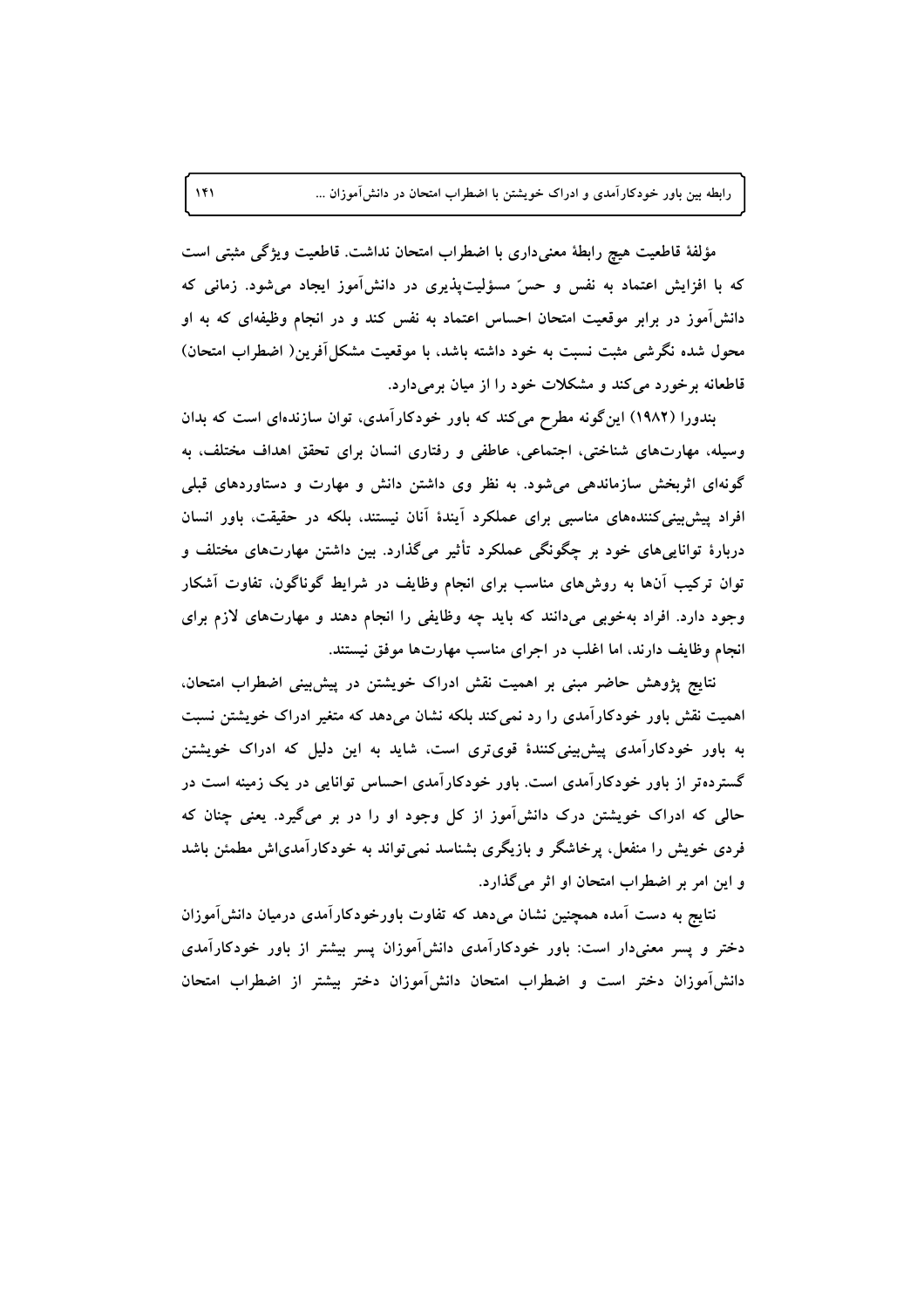دانش!موزان پسر است. همچنین بین دانش!موزان دختر و پسر در دو بعد انفعال و بازیگری از ابعاد ادراک خویشتن تفاوت معنیدار بود و در دو مؤلفهٔ دیگر یعنی پرخاشگری و قاطعیت تفاوت معنی**دار نبود**.

ایسن نتیجـــه بـــا پــــــژوهش مهرابــــی(ادهٔ هنرمنــــد و همکــــاران (۱۳۷۹) کــــه نــــشان دادنــــد اضطراب امتحان در دختران بـیش از پــسران اســت، همخــوانی دارد. همچنــین بــا یافتــهــای لشکری پور و همکاران (۱۳۸۶) نیــز کــه نـــشان دادنــد شــیوع اضـــطراب امتحــان در دختــران **] \$]% (1991) {6]5 (1992) 1-:]\*# <\*] .]# :]< # 1\$: 3 ?%** باورند کــه خودکارامــدی بــا توجــه بــه جنــسیت متفــاوت اســت و مــردان از خودکارامــدی بالاتری نسبت به زنــان برخوردارنــد. پاجــاریز و میلــر(۱۹۹۷) نیــز نــشان دادهانــد کــه میــزان خودکارامــدی پـــسران از دختـــران بیـــشتر اســـت (ســـروقد، رضـــایی و معـــصومی، ۱۳۸۹). همچنین تفاوت جنسیتی در اضطراب، بــه خــوبی بــا نقــشپــذیری جنــسیتی تبیــین مــیشــود **6]5"] > .] -]663 "]L ^] 1]NO -% 1) [;W /\$&0 @\$ | -% 1\$-+ \$ 3** در حالی که پسران در مورد پــذیرش اضــطراب بــا حالــت تــدافعی برخــورد مــیکننــد؛ زیــرا ان را تهدیدی بــرای احـــساس مردانگـــی خــود بــه حـــساب مــی|ورنــد (بـــست و اســتانفورد، **3 E]]6) ^]]5x "]]% .(46 :1378 !\$96]]%?% 3 E]]6 -]]% !1993 !]]6 1983** پورگنابــادی، ۱۳۸۷) هــم در پژوهـــشی مـــشخص نمــود کـــه از نظــر باورهــای خودکارامــدی تحــصیلی و خودکارامــدی عمــومی ارتبــاط معنــیداری بــین رشــتهٔ تحــصیلی و جنـــسیت **]?k {]6 !:]? ']A& 3 E]qI "]%\$H (\$]n6 (]7 . ]6 ]B <sup>1</sup> (2009)** دربــارهٔ خودکارامــدی نـــشان داد کـــه بـــین بـــاور خودکارامــدی و اضـــطراب امتحـــان رابطـــهٔ منفــی برقــرار اســت. در خــصوص شــیوع اضــطراب امتحــان بــر حــسب جنــسیت مطالعــات

<sup>&</sup>lt;sup>1</sup>- Hsu &Wang &Chiu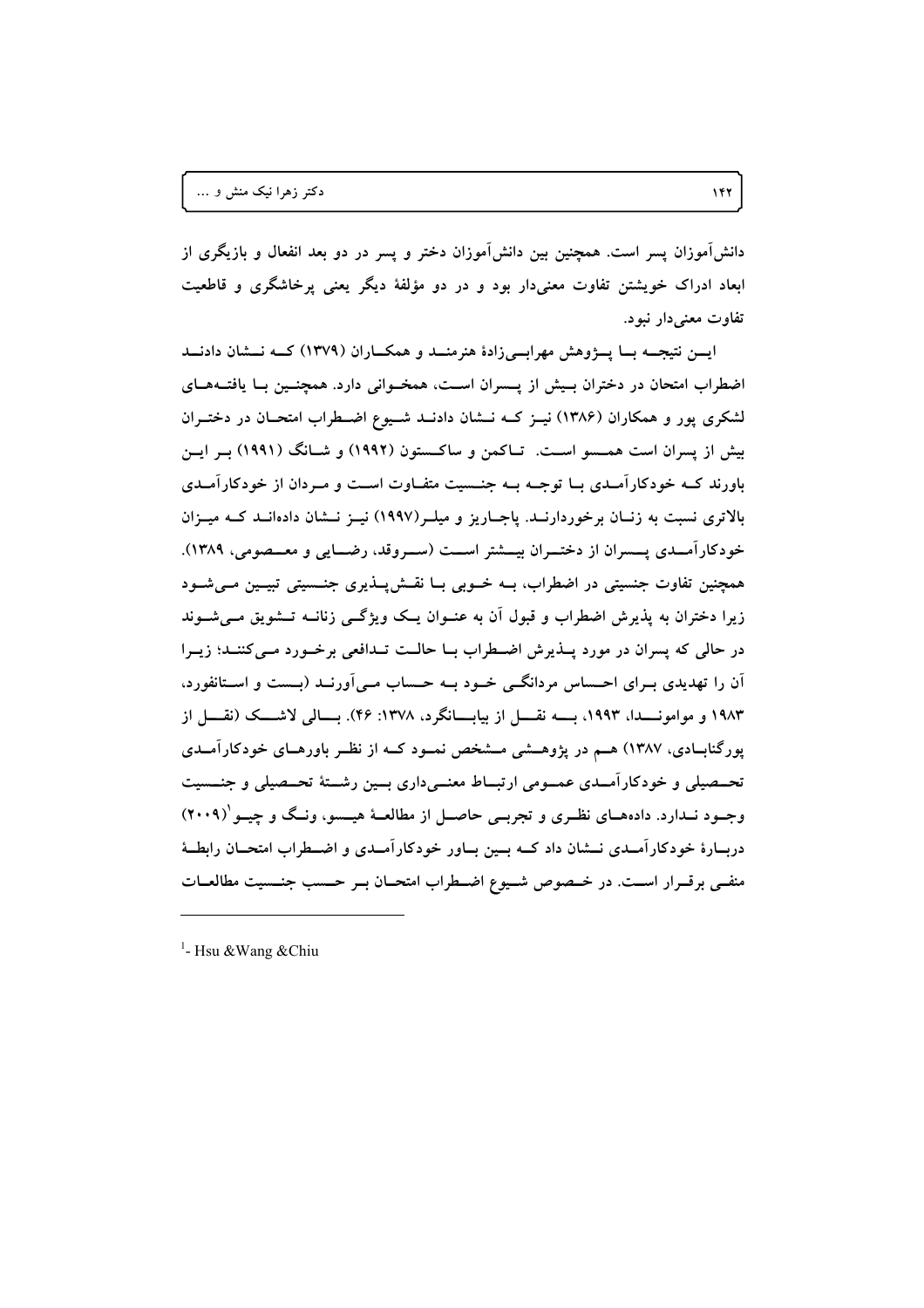فروانی انجــام شــده اســـت. بررســـی دی ماریــا و دی نــاوو (۱۹۹۰) و هانــگ و کارستنـــسون ( ۲۰۰۲) نشان داد که دختران بیش از پسران از اضطراب رنج میبرند.

 $157$ 

نظر به موارد بالا حائز اهمیت است که معلمان برای دانشآموزان روشن سازند که برای یادگیری مطالب به اندازهٔ کافی توانایی و شایستگی دارند. به دانشآموزان بازخوردهای اسنادی معتبر دهند، محتوای آموزشی را در حد مقدور کاربردی و فایدهبخش سازند و از الگوهایی استفاده کنند که باعث به وجود آمدن خودکارآمدی و افزایش احساس شایستگی می شود، به این ترتیب میزان اضطراب امتحان ناشی از ادراک خودکارآمدی پایین میآید و عدم شایستگی به میزان قابل توجهی کاهش یابد.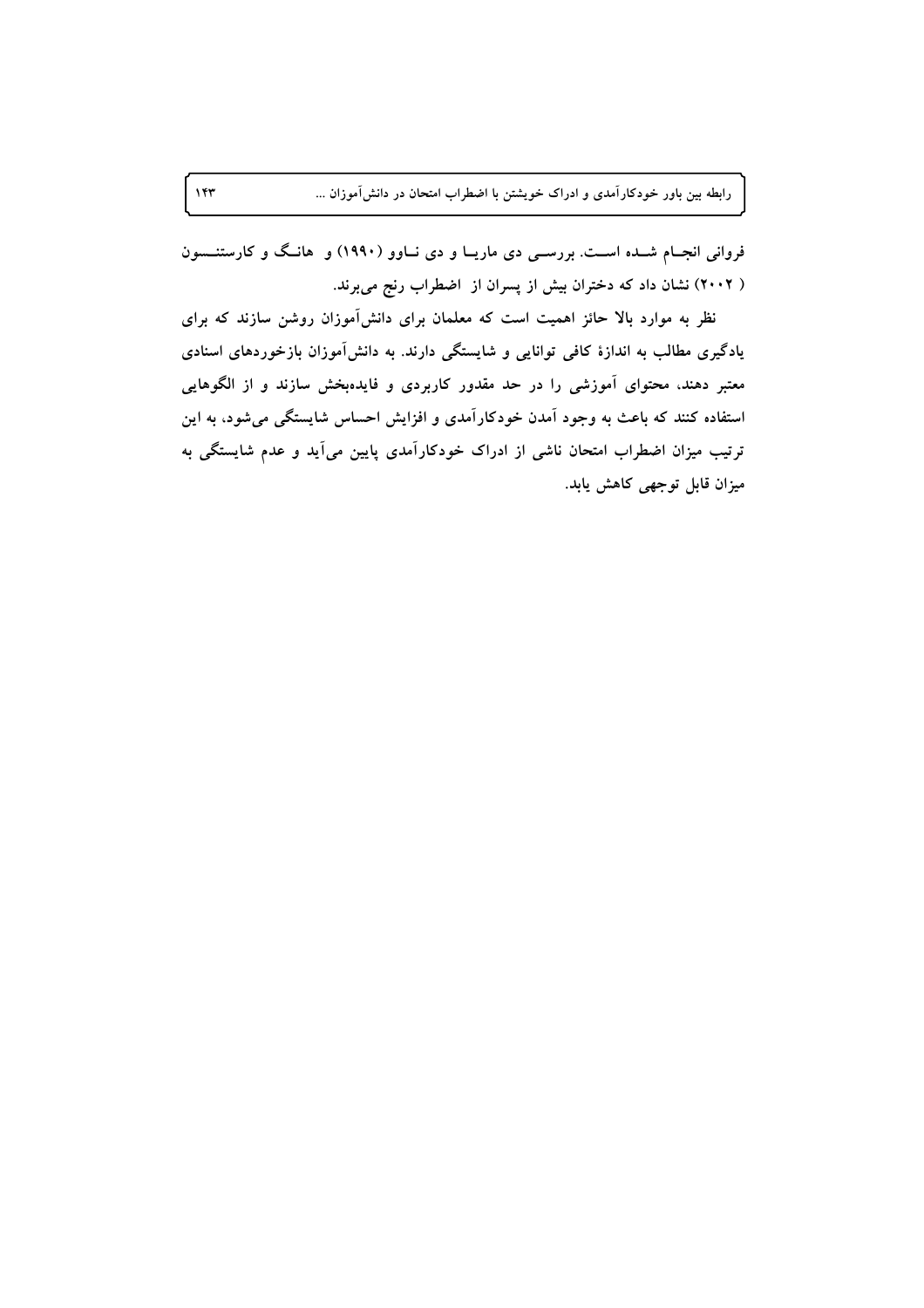### منابع

۱- استیپک، دیبورا جی. (۱۳۸۰). *انگیزش برای پـادگیری( از نظریـه تـا عمـل).* ترجمـهٔ رمـضان حسن زاده و نرجس عموئي. تهران: نشر دنياي پژوهش. چاپ اول. ۲– اسلامی، نصرت. (۱۳۸۷). بررسی رابطهٔ انتظار معلم و خودکارآمدی دانش آموزان بــا پیــشرفت تحصیلی در مقطع متوسطهٔ شهرستان بیرجنـد، پایـانiامـه کارشناسـی ارشـد روانـشناسی تربیتـی، بیرجند: دانشگاه آزاد اسلامی واحد بیرجند. ٣- بيابانگرد، اسماعيل (١٣٧٨). *اضطراب امتحان*. تهران: نشر فرهنگ. چاپ دوم. ۴- پرکي، ويليام. (١٣٧٨). *خودپنـداره و موفقيـت تحـصيلي*. ترجمـهٔ محمـد ميـرکمـالي. تهـران: يسطرون. چاپ پنجم. ۵- پـور گنابـادي، حــسين. (۱۳۸۷). بررســي مق*ايــسهاي بــاور هوشــي و بــاور خودکارآمــلـي* د*انش پژوهان پیش دانـشگاهی بـا عملكـرد تحـصيلی بـالا و پـايين*. پايــانiامــهٔ كارشناســی ارشــد روانشناسی تربیتی. بیرجند: دانشگاه آزاد اسلامی واحد بیرجند. ۶- پینتـریچ پـال، آر.؛ شــانک دیــل، اچ. (۱۳۸۶*). انگیــزش در تعلــیم و تربیــت.* ترجمــهٔ مهرنــاز شهر آراي. تهران: نشر علم. چاپ اول. ۷– تاون اند، انی(۱۳۸۱). پرورش توانایی اظهار وجود و قاطعیت. ترجمـهٔ پرویـز نظیـری و آرش مولاً. مشهد: به نشر. ۸– تونز، کیت؛ تیسلفورد، سیلویا؛ روبینـسون، یــون کلــی. (۱۳۷۸). *آمـوزش بهداشـت، کــاراً یـی و اثربخشي آن.* ترجمهٔ دکتر فرشته فرزيانپور. چاپ دوم. تهران: سلالهٔ نيکان. ۹– سپهريان، فيـروزه؛ رضـايي، زمانــه. (١٣٨٩). ميـزان شــيوع اضـطراب امتحـان و تــأثير مقابلــهٔ درمانگری بر کاهش میزان آن و افزایش عملکرد تحصیلی دانش آموزان دختـر دبیرسـتان. دانــش و یژوهش در علوم تربیتی – برنامهریزی درسی اصفهان . ۲۵، صص ۶۹–۸۵. ١٠- سروقد، سيروس؛ رضايي، آذرميدخت؛ معصومي، فائزه. (١٣٨٩). رابطهٔ بين سبكهـاي تفكـر با خودکارآمدی جوانان دختر و پــسر پـیش دانــشگاهی شــیراز . *فــصلنامهٔ علمــی پژوهــشی زن و* جامعه، ((۴)، صص ۱۳۳–۱۵۴.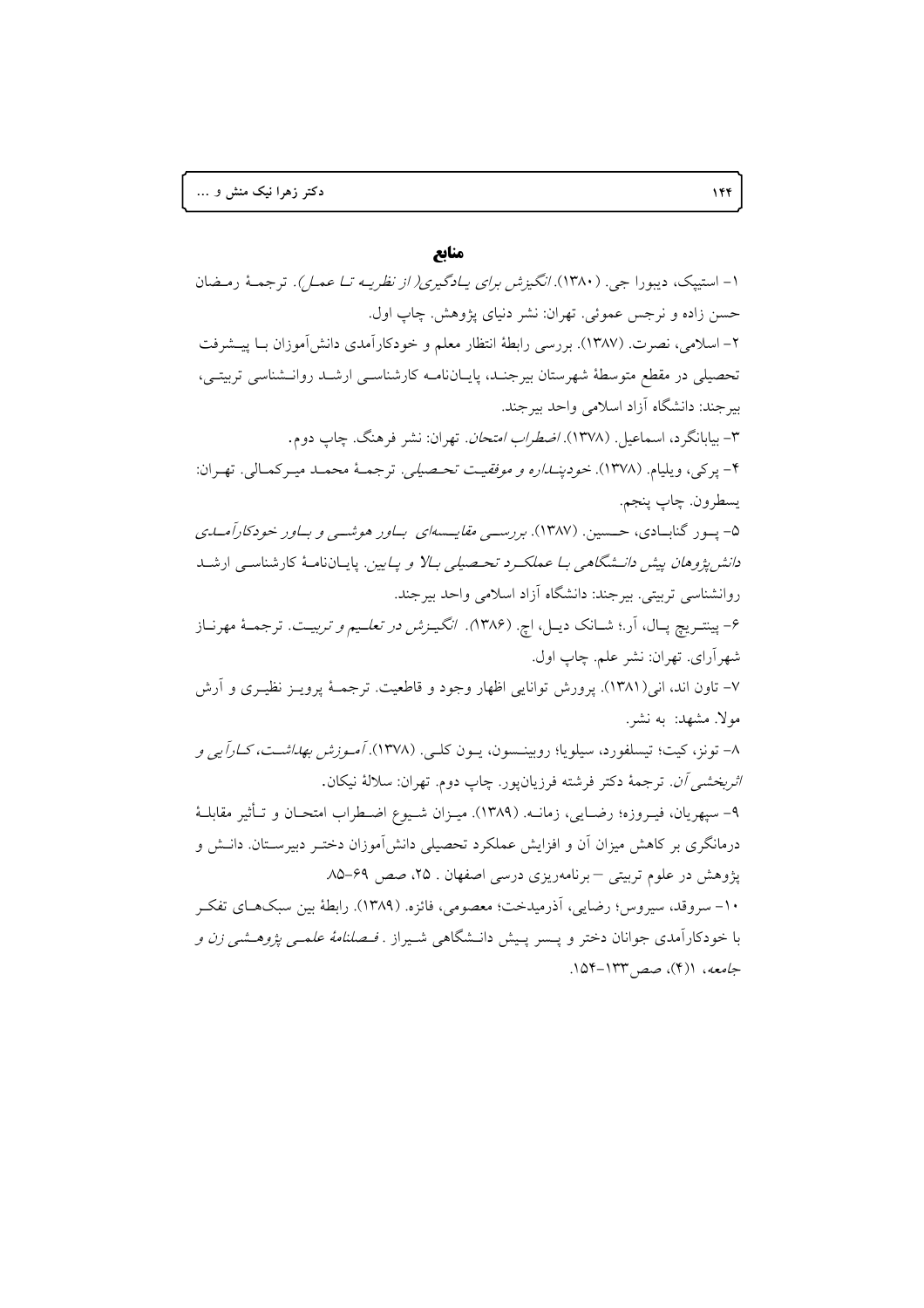١١- فونتانا، ديويد. (١٣٨١). روانشناسي در خدمت معلمان شخصيت و اخــلاق. ترجمــهٔ صــغرى ابراهيمي قوام، تهران: مؤسسه فرهنگي منادي تربيت. چاپ اول. ۱۲- لشکری پور، کبری و همکاران. (۱۳۸۶). بررسی ارتبـاط بـین اضـطراب امتحـان بـا عملکـرد تحصیلی در دانش آموزان مقطع راهنمایی شهر زاهدان در سال ۱۳۸۴. طبیب شـرق، ۴)۸)، صـص  $YQ - YQY$ ١٣- موسوى، معصومه؛ حق شناس، حسن؛ عليشاهي، محمدجواد؛ نجفي، سيد بدرالدين. (١٣٨٧). اضطراب امتحان و برخی از عوامل فردی و اجتماعی مرتبط با آن در دانش آموزان دبیرسـتان شــهر شی<sub>د</sub>از . *تحقیقات علو*م رفتاری، ۱۶(۱). ۱۴– مهرابی¿ادهٔ هنرمند، مهناز و همکاران. (۱۳۷۹). بررسی میزان همهگیرشناسی اضطراب امتحان و رابطهٔ خودکارآمدی و جایگـاه مهـار بـا آن بـا توجـه بـه متغیـر هـوش. *مجلـه علـوم تربیتـی و* روانشناسی دانشگاه شهید چمران اهواز. ۱۳ (و ۲)، صص ۵۵-۷۲. ۱۵– نادری، علیرضا. (۱۳۸۷). تأثیر روش ایمن سازی روانی بر کاهش اضـطراب ناشــی از امتحــان در دانشآموزان دختر سال سوم مقطـع متوسـطهٔ شهرسـتان گنابـاد، پايــانiامــهٔ كارشناســي ارشــد روانشناسی بالینی، بیرجند: دانشگاه آزاد اسلامی واحد بیرجند. ۱۶– نقش، زهرا؛ قاضی طباطبایی، محمود، علی طرخان، رضــا (۱۳۸۹). الگـوی ســاختاری رابطـهٔ خودکارآمـدي، سـودمندي ادراکشـده و پيــشرفت تحــصيلي: بررســي|ي واســطهاي يــادگيري خودنظم بخش. تازههای علوم روانشناختی. ۱۲(۱)، صص ۱-۱۶.

17- Bandura, Albert. (1982). Self-efficacy mechanism in human agency. American Psychology, 37, 122-147.

18- Bonaccio, Silvia & Charlie L. Reeve. (2010). The nature and relative importance of the source students' perceptions. Learning and Individual Differences . Article in Press.

19- Bonaccio, Silvia & Charlie L. Reeve. Charles, Jennifer E. (2008). policy-capturing study of the contextual antecedents of test anxiety. Personality and Individual Differences. 45(3), 243-248.